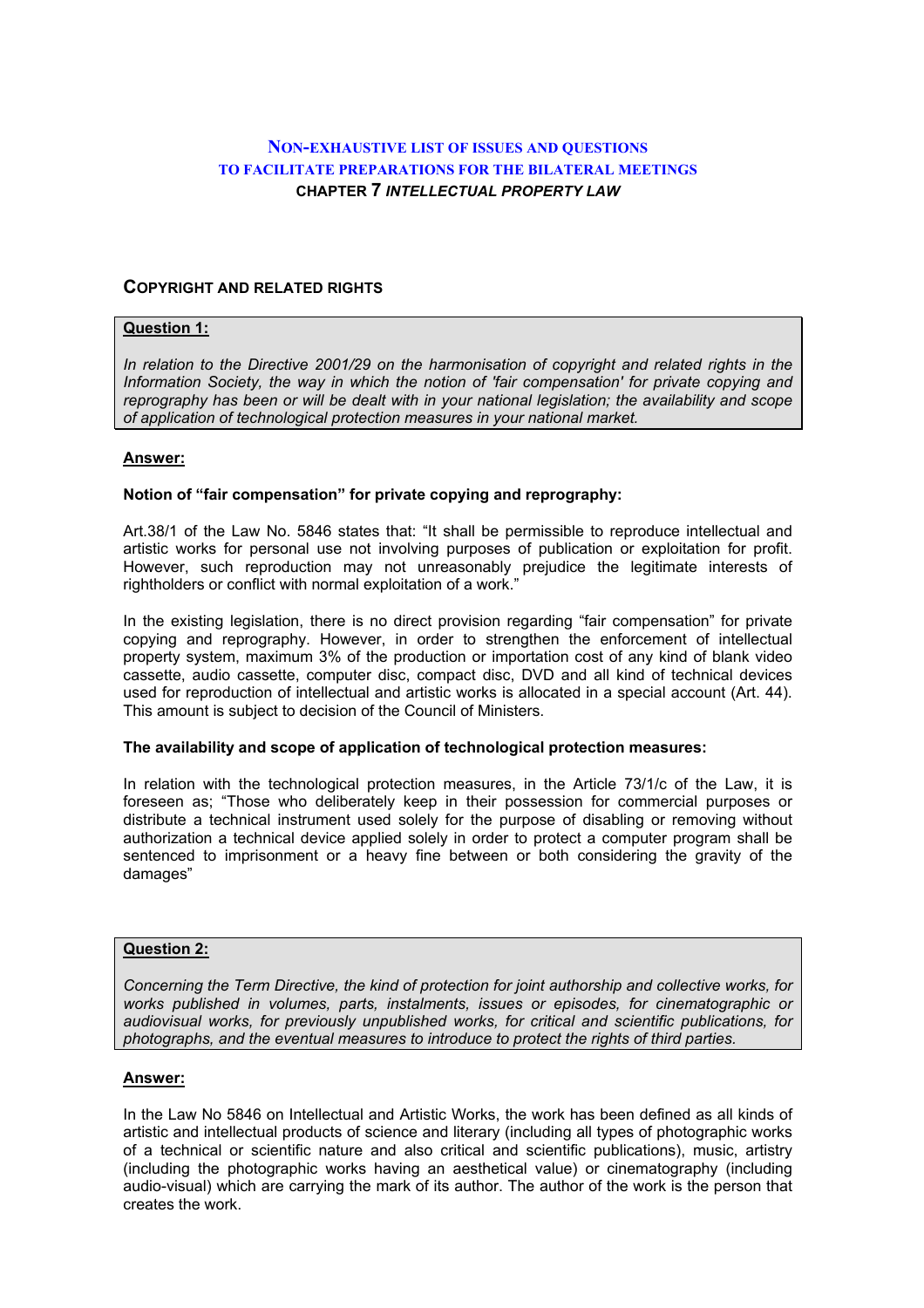In Turkish Law, term of protection shall start as from the date of being first made available to the public. Article 7 of the Law states: "A work made available to the public with the consent of the rightholder shall be deemed to have been made available to the public."

According to the Law, the economic rights granted to authors shall be limited in time and any person may exploit the economic rights granted to author after expiry of the term of protection. (Art.26)

The term of protection shall not start to run until the work has been made available to the public and last for the lifetime of the author and for 70 years after his death (Art. 27)

In case of joint authorship, this term shall expire 70 years after the death of last surviving jointauthor.

The term of protection for works, which have been first made available to the public after the death of the author, shall be 70 years after his death. However, after the expiry of the copyright protection (70 years) beginning with the date of the author's death, the protection shall terminate even if the work has not been made available to the public. (In Law No 5846, there is no specific provision regarding subsequent rightholders).

If the holder of the rights in the original work is a legal person, the term of protection shall be 70 years as from the date on which the work has been made available to the public.

Terms of protection starting to run;

- on the date of author's death and
- on the date on which the work has been made available to the public

shall be calculated from the first day of the year following the relevant event.

For the works published in volumes, parts, instalments, the publication date of the last instalment shall be deemed the date on which the work was made available to the public and the term of protection lasts 70 years.

For works comprising several consecutive volumes published at intervals and for works such as bulletins, magazines, periodicals and annuals, the date of publication shall be the date of publication of each volume or issue and the term of protection shall lasts 70 years for each such item separately.

### As regards the collective works;

If a work created by more than one person can be divided into parts, each person shall be deemed the author of the part created by him. And the terms of protection applicable to the divisions of the work shall be independent of each other. (Art.9)

#### Rights of the third parties, including holders of related rights (Art. 88)

Regarding the protection of the rights of the third parties, the provisions of the Law shall apply:

1. To all works communicated to the public for the first time in Turkey and to all works existing in Turkey but not as yet communicated to the public, as also to all letters and pictures existing in Turkey, irrespective of the nationality of the author (Art. 88/1)

2. To all works of foreigners which have not yet been communicated to the public or which have been communicated to the public outside Turkey, subject to the relevant provisions of the international conventions to which Turkey is party (Art. 88/3)

3. To all foreign works, fixed performances and phonograms which have been produced in other countries party to international contracts and agreements to which Turkey is also a party and which have not become public because of the fact that the term of protection has not expired in those countries (Additional Art. 2/2)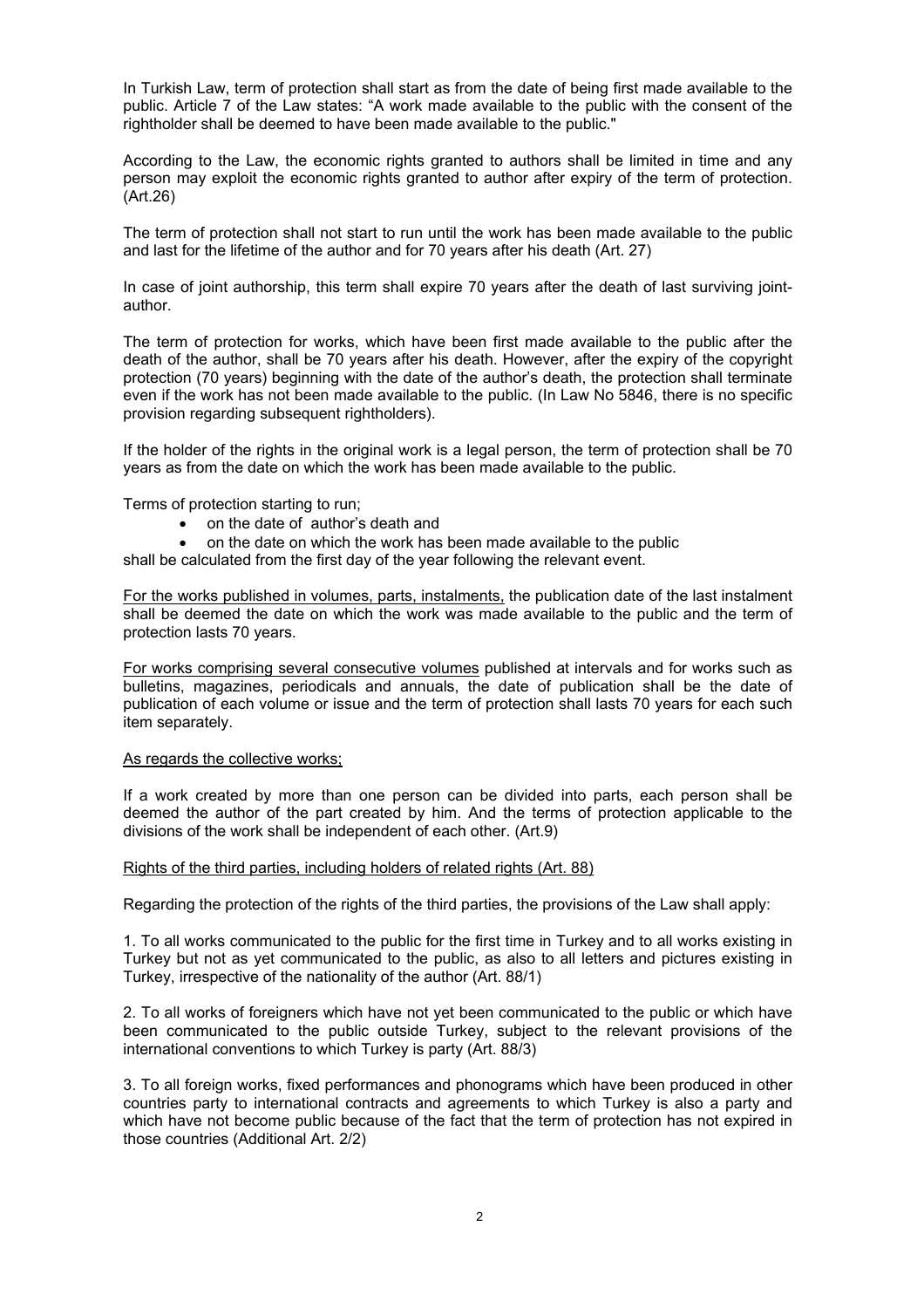## **Question 3:**

*Concerning the Rental and Lending Rights Directive, the kind of protection adopted for the public lending right (exclusive right or remuneration) and the means to finance it, as well as the possible exemptions, the kind of protection for the broadcasting and communication to the public rights, as well as the rules applied for ensuring the equitable remuneration, and the possible limitations.* 

## **Answer:**

## **Rental and Lending Rights**

In Turkish law, the author has the exclusive right of distribution. Rental and public lending right takes place under the title of "distribution right" (Art 23). Distribution right is defined in the Law No 5846 as "renting, lending, placing on sale or distributing in any manner of the original work or reproduced copies".

The Law provides that authors have the exclusive right of broadcasting the original work or the reproduced copies by means of organizations broadcasting by wires or by wireless broadcasting organizations like radio-television, satellite and cable broadcasting by devices used for transmitting signs, sounds and/or images included digital transmission, and the right of communicating these works to the public via re-broadcasting by different broadcasting organizations after obtaining materials from the previous broadcasts. (Art. 25)

Additionally, the author shall have the right to give permission or to prohibit the sale, distribution or presentation of his original work or reproduced copies to the public by wired and wireless devices and making available to the public of works by providing any access from a place and at a time chosen by the natural persons. (Art. 25)

In our legislation, the author has the exclusive right concerning public lending. Nevertheless, there is no provision corresponding fully to the provisions in EC legislation regarding equitable remuneration to the author in the case of public lending.

## As regards holders of related rights (Article 80);

**A performing artist,** who performs a work in an original manner by the permission of its author shall have the exclusive right of permitting and prohibiting public transmission and retransmission and presentation by means of instruments enabling transmission of signs, sounds and/or images of their fixation. A performing artist has also the right to grant authorization for or to prohibit the sale of the original or reproduced copies of his fixed performance through instruments, whether by cable or over the air, or their public distribution or presentation in any other manner and their public transmission by providing access of the natural persons to his performance at the time and place chosen by them.

**The phonogram producers** shall have the exclusive right to grant authorization for the public transmission and re-transmission of fixations by means of instruments enabling transmission of signs, sounds and/or images. A phonogram producer has also the right to grant authorization for or to prohibit the sale of the fixations of the performances through instruments, whether by cable or over the air, or their public distribution or presentation in any other manner and their public transmission by providing access of the natural persons to the fixations at the time and place chosen by them.

**The film producers** shall have the exclusive right to grant authorization for the public transmission and re-transmission of fixations by means of instruments enabling transmission of signs, sounds and/or images. Producers also have the right to grant authorization for or to prohibit the sale of film fixations through instruments, whether by cable or over the air, or their public distribution or presentation in any other manner and their public transmission by providing access of the natural persons to the fixations at the time and place chosen by them.

**Radio and television institutions** have the exclusive rights of permitting or prohibiting the simultaneous transmission by other broadcasting organizations, delayed transmission, retransmission and distribution via satellite or cable of their broadcasts; the transmission of their broadcasts in public places.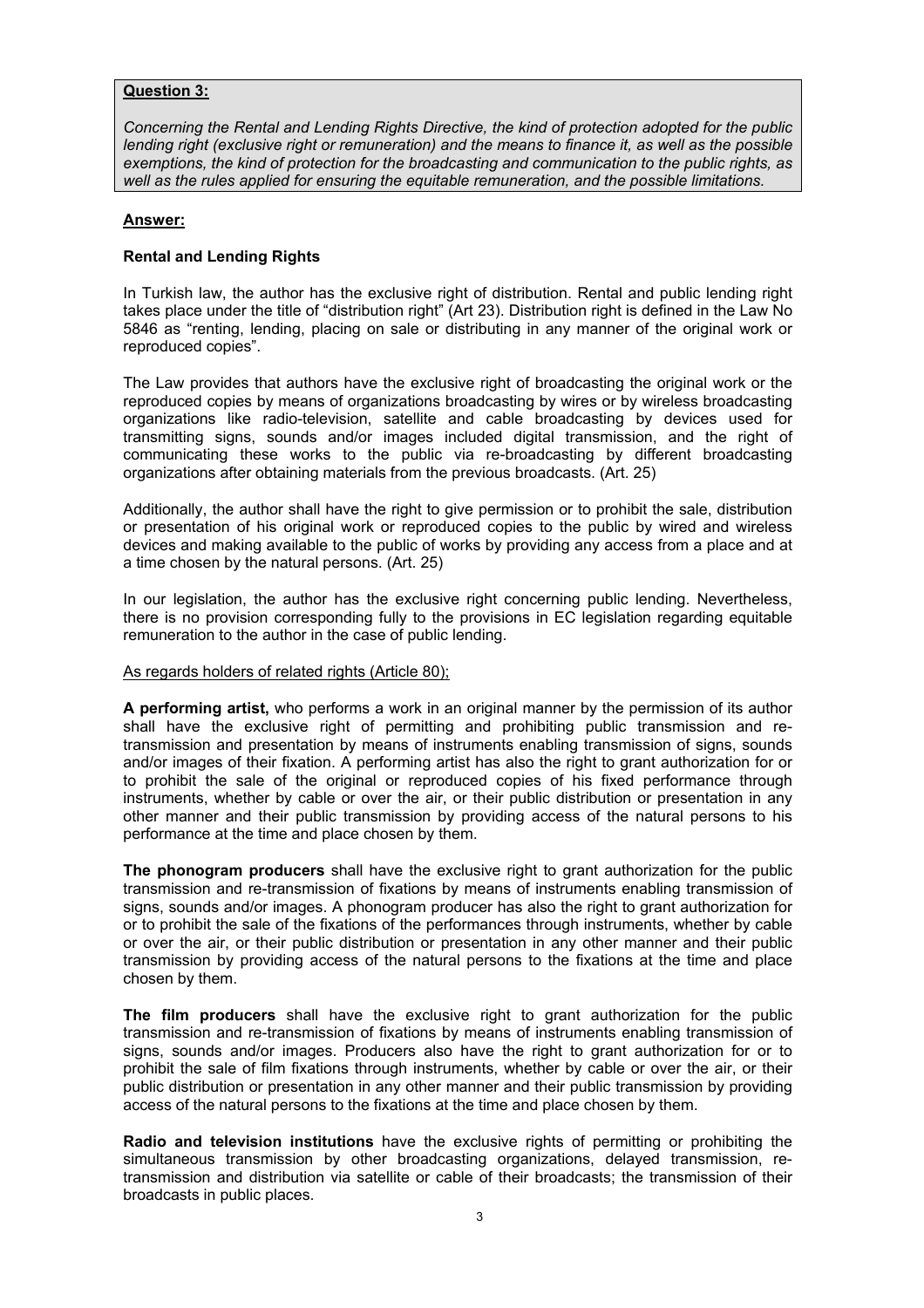**Radio and television institutions** have also the exclusive rights of permitting the public transmission of their fixed broadcasts for natural persons to access their broadcasts at the time and place of their choice.

In case of public transmission of performances fixed on phonograms and films by any means whatsoever, those persons using them are liable to **pay equitable remuneration** to the authors as well as the performing artists and producers or the professional associations of the related field.

## **Limitations:**

Certain limitations are envisaged for the rights of holders of related rights in the Law No 5846, provided that those limitations do not prejudice unjustly the interests of the author and not conflict with normal exploitation of the work.

In the cases below, the written permission of the holder of related rights is not required:

- Performance and presentation to the public of intellectual and artistic works for purposes of public order, education and instruction, scientific research or news, without aiming profit
- Reproduction of intellectual and artistic works and radio-television programmes for personal use, without aiming to publish and profit
- Temporary fixations with short duration made by radio and television institutions on their own and for their own use in broadcasts
- For reasons of public policy (Art.30)
- Speeches delivered during official meetings with the aim of giving information and news (Art. 32)
- Selected and collected works for educational and instructional purposes (Art. 34)
- Freedom of quotation (Art.35)
- Right of use by the state (Art. 46)
- Expropriation (Art. 47)
- Concerning disabled persons, only for educational and assistance purposes (Add. Art.11)

### **Questions 4 and 5:**

*- As regards satellite broadcasting, the applicable law for broadcasts from other countries and the criteria in force for the payment of the copyright and the related rights to be acquired.* 

*- In relation to retransmissions of programmes from other countries via cable, the steps to be followed by cable operators in order to obtain a licence from rightholders.* 

## **Answers:**

Turkey signed the European Convention on Transfrontier Television of the Council of Europe on 07.09.1992. This Convention came into force on 01.05.1994 in Turkey. The Convention includes all kinds of television programme services and aims to facilitate, among the parties, the transfrontier transmission and retransmission.

Transmission means the initial emission by terrestrial transmitter, by cable, or by satellite of television programme services, in encoded or un-encoded form. This Convention shall apply to any programme service transmitted or retransmitted by entities or by technical means within the jurisdiction of a party, whether by cable, terrestrial transmitter or satellite and which can be received directly or indirectly in one or more other parties.

According to this Convention, each transmitting party shall ensure that all programme services transmitted by broadcasters within its jurisdiction comply with the terms of this Convention. In this framework, all items of programme services, as concerns their presentation and content, shall respect the dignity of the human being and the fundamental rights of others.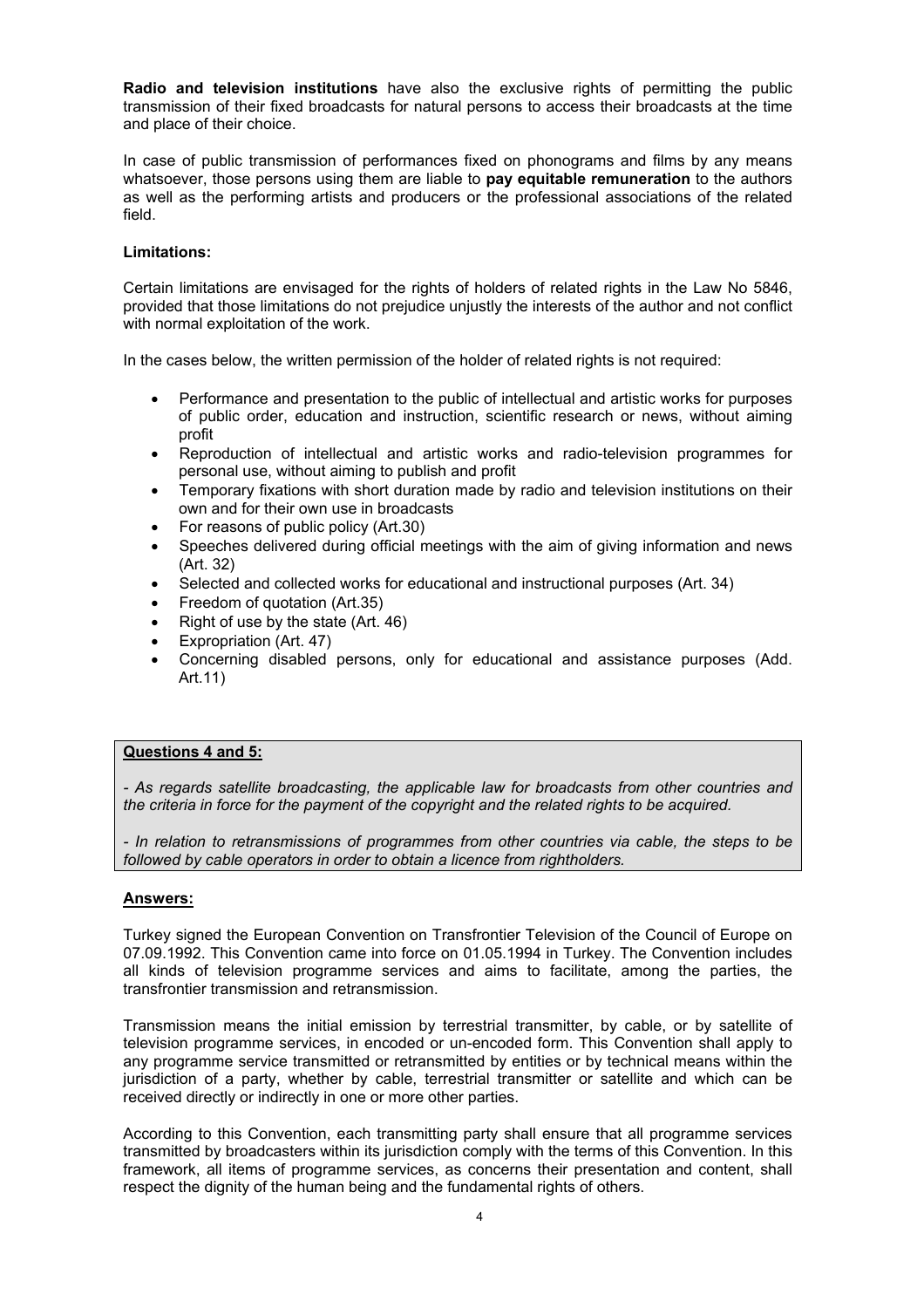Thus, as regards satellite broadcasting and retransmission of programmes from other countries via cable, the transmitting party will be responsible on these broadcasts.

## **Question 6:**

*With regard to resale right, the categories of works protected, the dealers of art concerned, as well as the beneficiaries (authors and/or persons entitled after his/her death).* 

## **Answer:**

### **Works Subject to Resale Right (Art. 45)**

a) Works of fine arts and their copies produced in limited numbers by the author itself or by others under the author's control and with his permission and considered as original works for having been signed or otherwise marked by the author, with the exception of architectural works.

Fine art works, which have an aesthetical value are: the paintings, drawings, pastels, engravings, scripts and gildings, works drawn or fixed on metal, stone, wood or other material by engraving, carving, ornamental inlay or similar method, calligraphy, silk screen printing; sculptures, reliefs and carvings; handicraft and minor works of art, miniatures and works of ornamentation, textiles, fashion designs; photographic works; graphic works; caricatures; typefaces. (Art. 4)

b) Original manuscripts of the scientific and literary works. Scientific and literary works are defined as all works of language and writing in any form of expression. (Art. 2/1)

c) Original manuscripts of the musical works. Musical works are defined as all kinds of musical compositions, with or without words (Art. 3).

### **Payment of the Resale Right**

During the term of protection, if the work is successively transferred by sale at an exhibition or an auction or in a shop engaged in the sale of such items or by other means, the author's royalty on resale will be paid by the seller (natural or legal person).

The owner of the enterprise where the sale takes place shall be jointly liable with the seller.

### **Beneficiaries of the Resale Right**

The royalty will be paid to the author of work, after the author's death, the author's spouse, and his/her first and second degree inheritors who are children, adopted child, mother, father, sister, brother, grandmother, grandfather, grandchild.

In the absence of spouse and legal inheritors of first and second degree, the royalty will be paid to the relevant collecting society.

Law No 5846 envisages the adoption of secondary legislation concerning threshold amount exempted from royalty and calculation of royalty (which should not exceed 10 % of the difference between the first and the following prices) to be paid to the rightholder. The secondary legislation has not been adopted to date.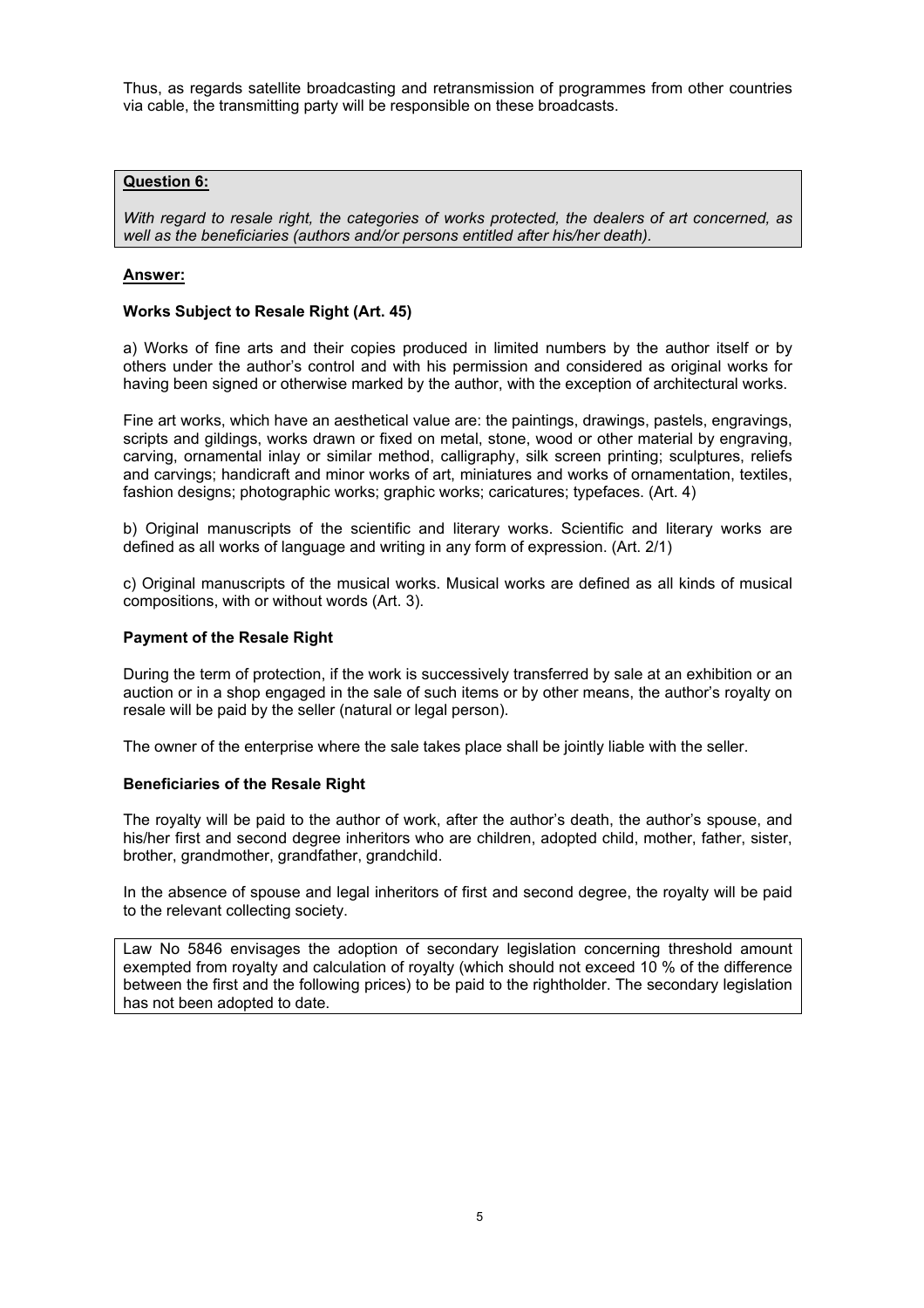## **Question 7:**

*In relation with several directives, how would the principle of EC exhaustion, as opposed to international exhaustion, be implemented?* 

## **Answer:**

Exhaustion principle is implemented at national level in Turkey. It is regulated by Law No 5846 Article 23, under the title of "Right of Distribution". According to this Article, the distribution right of the author is exhausted by the first sale or distribution of reproduced copies of a work. This principle is valid for holders of related right. Renting and lending right shall not be exhausted by any sale or other act of distribution of originals and copies of works.

## **Question 8:**

*Concerning international obligations, the candidate countries could give an update concerning membership to Berne and Rome Conventions, WCT, WPPT and clarify whether they have deposited reservations/notifications to these treaties and conventions.* 

## **Answer:**

Turkey has become a party to Berne Convention, which is amended at Paris in 1979, with a reservation in 1995. This reservation is related to Article 33/1 of the Convention.

Turkey has become a party to Rome Convention in 2004. There is no reservation about provisions of this convention.

Turkey signed the WIPO Copyright Treaty and WIPO Performances and Phonograms Treaty. The ratification process is underway.

## **INDUSTRIAL PROPERTY RIGHTS**

## **Question 1:**

*The implementation of some regulations requires the appointment of national competent*  authorities and related administrative procedures to be established, e.g. for the grant of *supplementary protection certificates and concerning compulsory licensing in relation to patents and supplementary protection certificates concerning the manufacture and sale of pharmaceutical products. Candidate countries are invited to describe, if known, the approach and timetable they will take in respect of these provisions.* 

### **Answer:**

#### Supplementary Protection Certificates:

In the current Turkish patent legislation, term of patent protection is 20 years without any extension. This term is also applied to pharmaceutical products. There is no provision relating to supplementary protection.

During the accession process, necessary adaptations will be made in consultation with the European Commission.

### Compulsory Licensing:

National courts are the competent authorities for compulsory licensing on grounds of failure to use the patented invention and dependency of subject matters of patents. The Council of Ministers is the competent authority for compulsory licensing on grounds of public interest.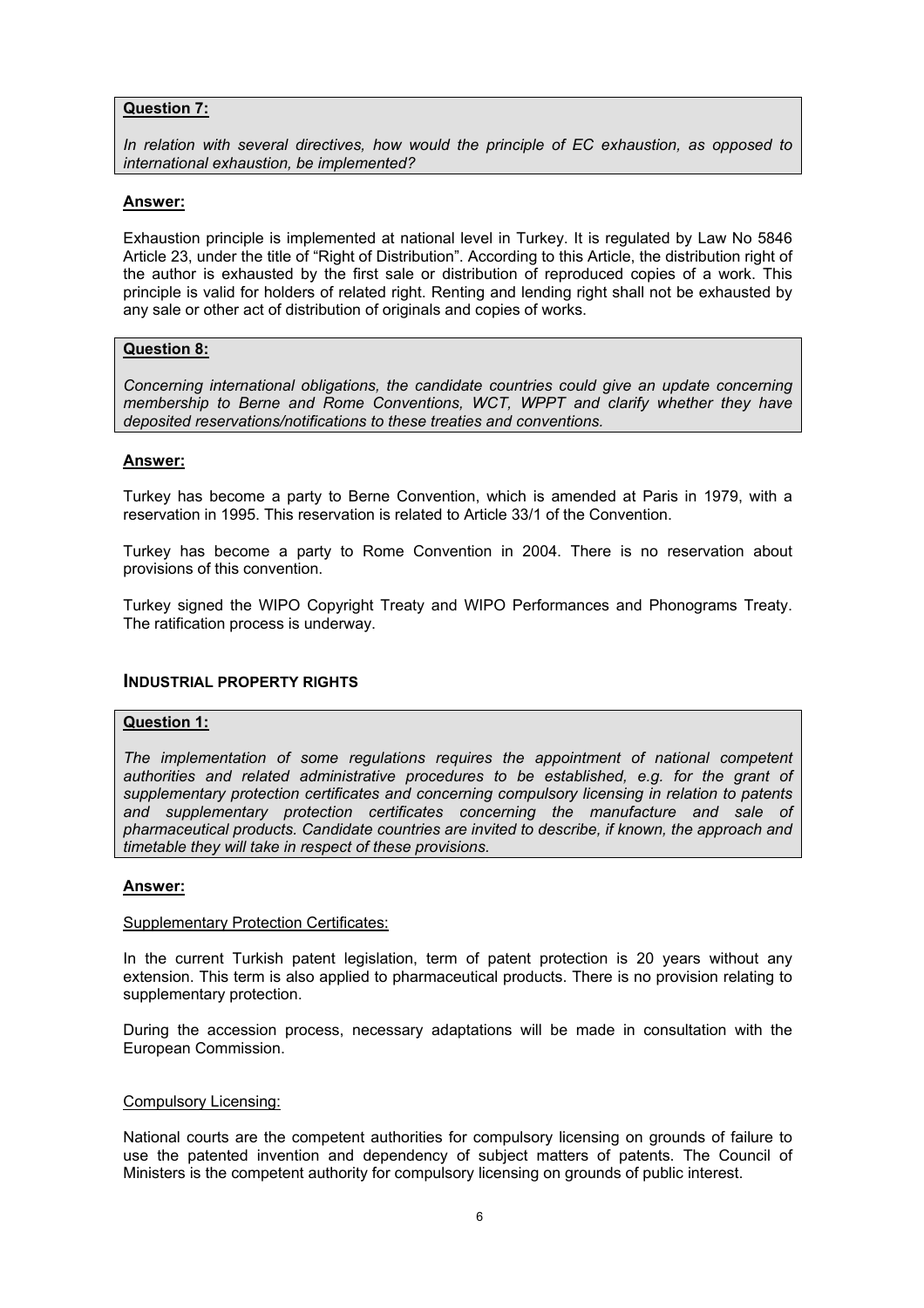Turkish patent legislation comprises comprehensive provisions (Decree-Law No 551, Arts. 99- 120) related to compulsory licensing.

The exportation of the patented invention shall not be accepted to constitute a ground for compulsory license according to Article 102 of the Decree-Law. It seems to be inconsistent with the Proposal for a Regulation (EC) No 2004/258. Technical studies for alignment in this field are underway.

## **Question 2:**

*As regards biotechnological directive it would be useful to know how the directive has been applied at national level and if the National Patent Office encountered any particular problem in the examination process.* 

## **Answer:**

Biotechnological inventions are protected according to Arts. 6 and 46 of Decree Law No. 551. Technical studies are continuing for the preparation of detailed provisions relating to biotechnological inventions.

### **Question 3:**

*What is the general structure of your trade mark system (e.g. existence of opposition procedure? Ex officio search of earlier rights)?* 

#### **Answer:**

Trademark applications are examined according to the provisions referring to the absolute and relative grounds for refusal under the Decree Law No 556 by the Trademarks Department, one of the main units in the Turkish Patent Institute (TPI).

There are three main stages during the examination of a trademark application:

- *Formal examination*: This stage consists of conformity with the formal requirements, classification of the goods/services and figurative elements according to international agreements, similarity search of earlier trademarks registrations and applications and data capture.
- *Ex-Officio examination of the absolute and relative grounds for refusal*: The characteristic of this examination is the non-registerability of the applications on absolute grounds. Additionally, trademarks identical or confusingly similar with an earlier registered or applied trademark, in respect of identical or same type of goods or services, and wellknown marks in the sense of Article 6*bis* of the Paris Convention will not be registered ex-officio. The decision can be the publication in the Official Trademark Bulletin, refusal or partial refusal.
- *Examination of the relative grounds for refusal upon opposition*: All third parties have right to file an opposition against published trademark applications, this right can only be used in three months time limit after the publication in the Official Trademark Bulletin, which is published monthly by TPI.

All the decisions of the Trademarks Department could be appealed in 2 months time limit, therefore anyone who is not satisfied by a decision has the right to lodge an appeal.

If there are no further obstacles against the registration of an application, the mark is registered in the TPI's Trademarks Register upon the payment of the registration fee and the registration is published in the Official Trademark Gazette.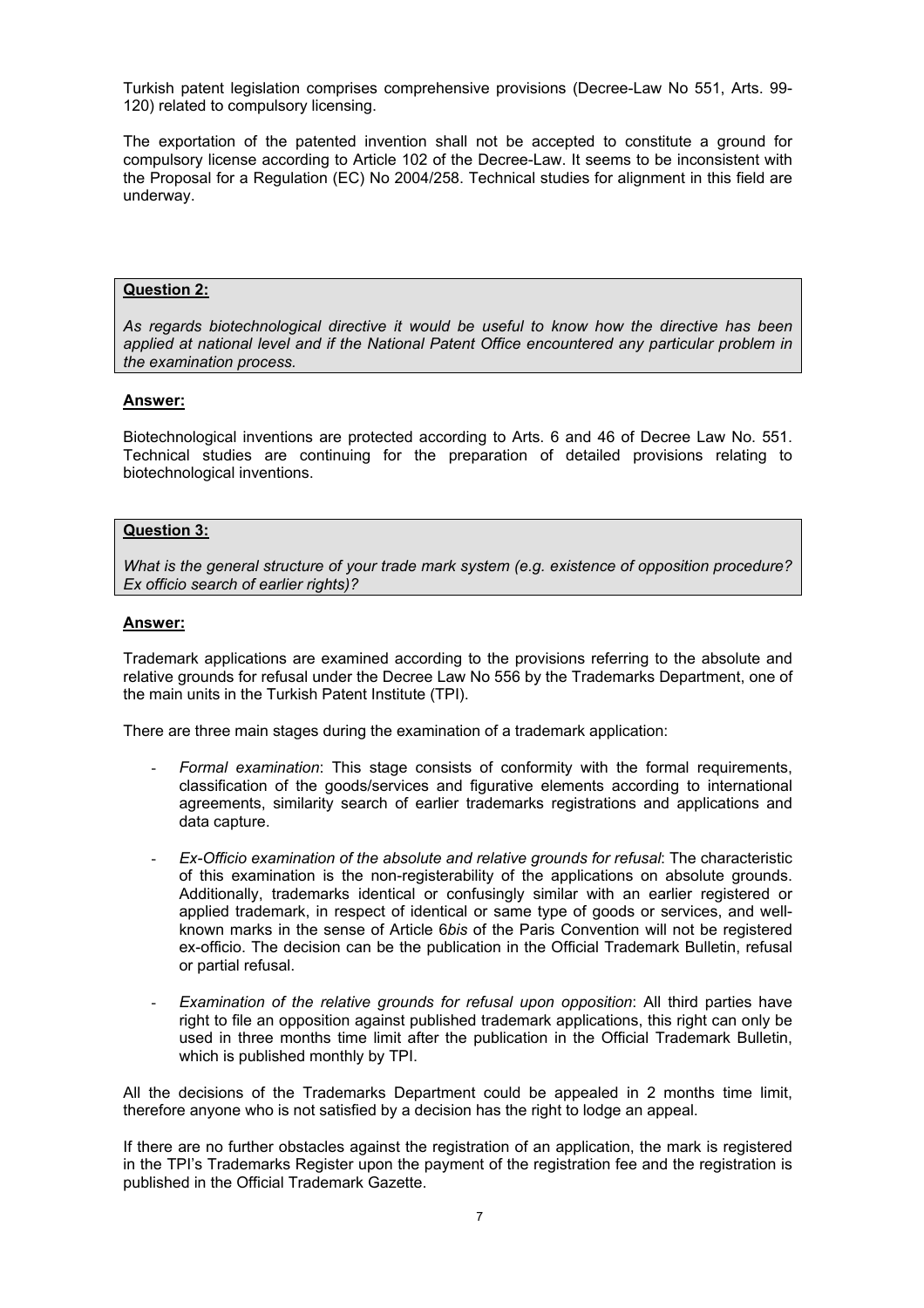## **Question 4:**

### *Is there an interpretation as regards what constitutes "graphical representation" of a sign?*

## **Answer:**

According to the Article 5 of the Decree Law 556, provided that it is capable of distinguishing the goods and services of one undertaking from the goods and services of other undertakings, a trademark may consist of all kinds of signs being represented graphically such as words, including personal names, designs, letters, numerals, shape of the goods or their packaging and by similar descriptive means capable of being published and reproduced by printing.

In TPI practice, while combination of colours is registrable, the single colours are not found registrable. Three-dimensional marks are registrable, if they have distinctive character.

## **Question 5:**

### *What absolute grounds for refusal/invalidity exist?*

### **Answer:**

Absolute grounds for refusal/invalidity are stated in Articles 7 and 42 of the Decree Law No 556. These articles are mentioned below:

### *Absolute Grounds for Refusal for Registry of a Trademark*

Article 7 - Following signs shall not be registered as a trademark:

a) signs which do not conform with the provisions of Article 5,

b) trademarks identical or confusingly similar with a trademark registered earlier or with an earlier filing date for registration in respect of an identical or same type of product or services,

c) trademarks which consist exclusively of signs or indications which serve in trade to indicate the kind, characteristics, quality, intended purpose, value, geographical origin, or designate the time of production of the goods or of rendering of the service or other characteristics of goods or services,

d) trademarks which consist exclusively of signs and names used to distinguish specific groups of craftsmen, professionals or tradesmen or have become customary in the current and established practices of the trade,

e) signs containing the shape of the product which results from the nature of the good, which is necessary to obtain a technical result or which gives substantial value to the good,

f) trademarks which are of such a nature as to deceive the public, such as to the nature, quality, place of production or geographical origin of the goods and services,

g) trademarks which have not been authorized by the competent authorities and are to be refused pursuant to Article 6ter of the Paris Convention,

h) trademarks containing badges, emblems or escutcheons other than those covered by Article 6ter of the Paris Convention which have not been authorized by the competent authorities and are of particular historical and cultural public interest,

i) well known marks according to 6bis of the Paris Convention, use of which are not permitted by their owners,

j) trademarks which contain religious symbols,

k) trademarks which are contrary to public policy and to accepted principles of morality.

The provisions of (a), (c) and (d) cannot be invoked to refuse the registration of a trademark which has been used before the registration and has acquired through this usage distinctive character in respect of the goods and services for which it is to be registered.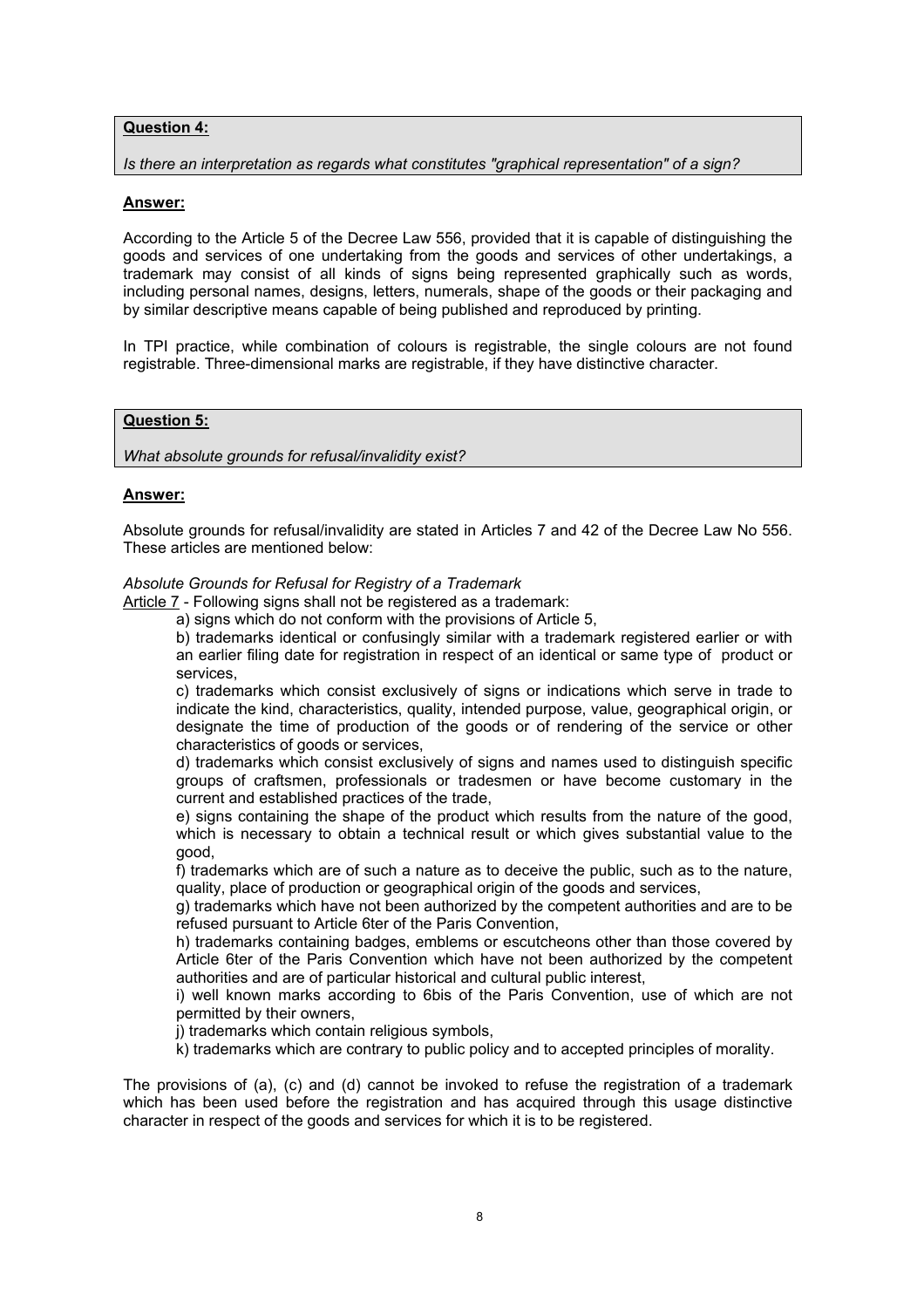*Invalidity* 

Article 42 - A registered trademark shall be declared invalid by the court in following cases:

a) where in breach of Article 7, (However, the action regarding well-known trademarks as specified subparagraph (i) of Article 7 has to be instituted within five years from the date of registration. If there is bad faith time limit shall not apply.)

Where the invalidity is involved only for some of the products or services, partial invalidity shall be ruled with respect of those products and services.

Where the trademark having been used before the registration has acquired through this usage distinctive character in respect of the goods and services for which it is to be registered, the provisions of (a), (c) and (d) can not be invoked to invalidate the registration.

## **Question 6:**

*Are any absolute grounds for refusal/invalidity as the ones mentioned in Article 3(2) of Directive 89/104/EEC (TMD) included in your national system?* 

### **Answer:**

Two grounds specified in Article 3(2) of Directive 89/104/EEC (TMD) among the four grounds stated for the absolute grounds of refusal/invalidity are included Article 7 of Decree-Law 556 as follows;

"h) trademarks containing badges, emblems or escutcheons other than those covered by Article 6ter of the Paris Convention which have not been authorized by the competent authorities and are of particular historical and cultural public interest,

j) trademarks which contain religious symbols,

k)trademarks which are contrary to public order and to accepted principles of morality."

### **Question 7:**

*Do you have an absolute ground for refusal/invalidity in relation to Regulation 2081/92 (see as example Article 7(1)(k) Regulation of 40/94)?* 

#### **Answer:**

The similar provision is mentioned in Article 18 of the Decree Law No 555 pertaining to the Protection of Geographical Indications. Any trademark application consisting of a geographical indication registered in accordance with the applicable provisions of Decree Law No 555 is refused under Article 7 (1)(c) of Decree Law No 556 in the same manner.

#### **Question 8:**

*What other grounds for refusal/invalidity are included in your system (see Article 4 TMD)?* 

#### **Answer:**

Other grounds for refusal/invalidity are stated in Articles 7, 8 and 42 of Decree Law No 556. These articles are mentioned below:

*Absolute Grounds for Refusal for Registry of a Trademark* 

Article 7- Following signs shall not be registered as a trademark:

b) trademarks identical or confusingly similar with a trademark registered earlier or with an earlier filing date for registration in respect of an identical or same type of product or services,

i) well known marks according to 6*bis* of the Paris Convention, use of which are not permitted by their owners,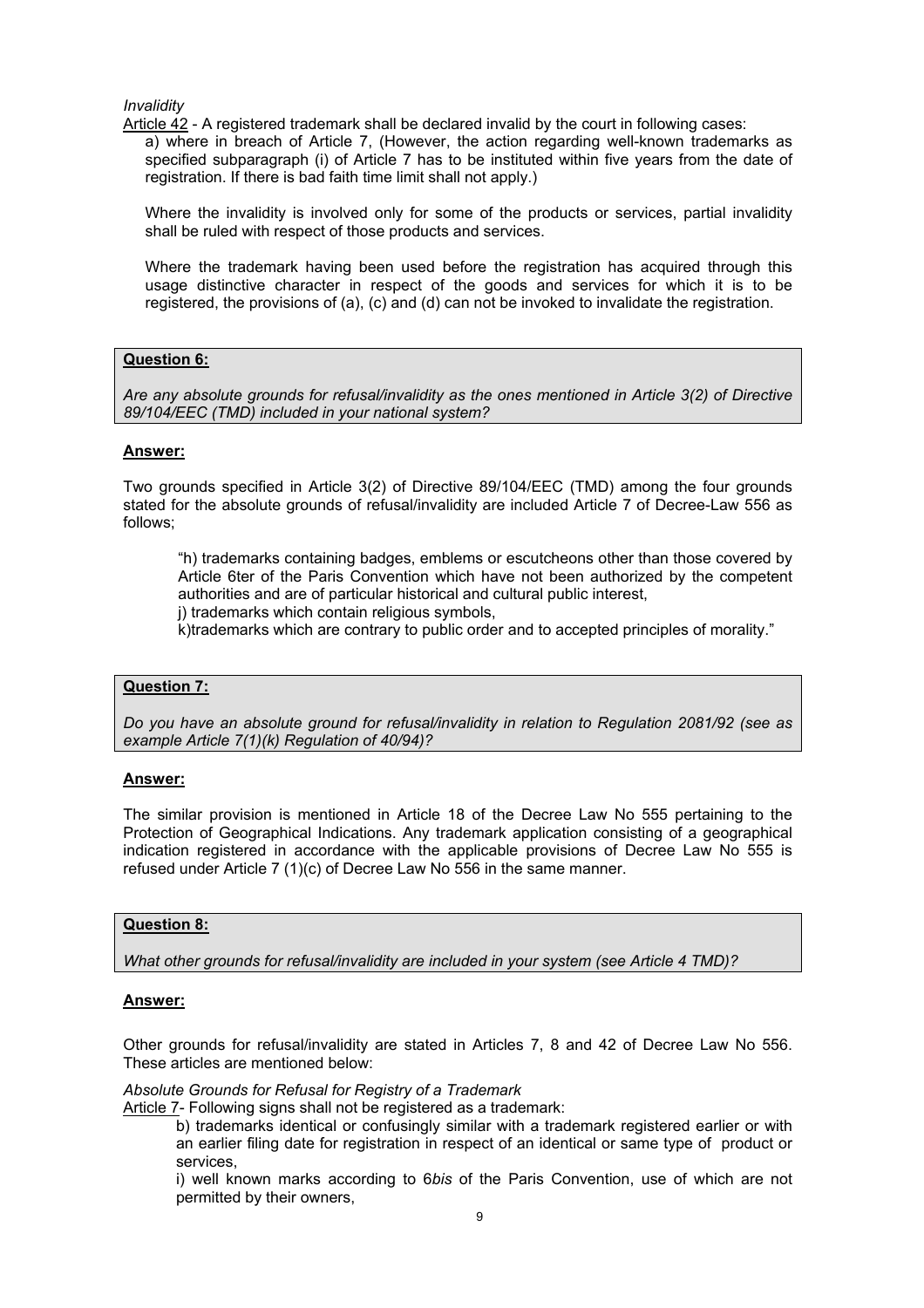*Relative Grounds for Refusal for Registry of a Trademark* 

Article 8 - Upon opposition by the proprietor of an application for registration of a trademark or of a registered trademark, the trademark applied for shall not be registered under following conditions:

a) If the trademark applied for is identical with a registered trademark or a trademark that has an earlier application date and the protection is sought for the identical goods and services,

b) If because of its identity with or similarity to a trademark which has an earlier application date or a registered trademark and because of the identity or similarity of the goods and services covered by the trademarks there exists a likelihood of confusion on the part of the public and the likelihood of confusion includes the likelihood of association with the registered trademark or with the trademark which has an earlier application date.

Upon opposition by the proprietor of a trademark, a trademark shall not be registered where an agent or representative of the proprietor of the trademark has applied for registration thereof his own name without the proprietor's consent and without a valid justification.

Upon opposition by the proprietor of a non-registered trademark or of another sign used in the course of trade, the trademark applied for shall not be registered provided that;

a) the rights to the sign were acquired prior to the date of filing for registration of the trademark, or the date of priority claimed for the application for registration,

b) the sign confers on its proprietor the right to prohibit the use of a subsequent trademark,

A trademark applied for which is identical or similar to a registered trademark or to a trademark with an earlier filing date may be used for different goods and services. However, where in the case of a registered trademark or of a trademark which has an earlier filing date for registration, the trademark has a reputation and where the use without due cause of trademark applied for would take unfair advantage of, or be detrimental to the distinctive character or repute of the registered trademark or of the trademark with an earlier application date, upon opposition by the proprietor of the earlier trademark, the trademark applied for shall not be registered even to be used for goods and services which are not similar to those for which the earlier trademark is registered.

Upon opposition by the holder of the relevant right, the trademark applied for shall not be registered if it contains the name, photograph, copyright, or any industrial property rights of the third parties.

Upon opposition, trademark applied for which is identical or similar to a collective or a guarantee mark shall not be registered within three years from the date of expiry of the collective or of the guarantee mark.

Trademark applied for which is identical or similar and which is to be registered for the identical or similar goods and services of a trademark which has not been renewed, upon opposition shall not be registered within two years of the expiry date.

*Invalidity* 

Article 42 - A registered trademark shall be declared invalid by the court in following cases:

b) where in breach of Article 8, (However, regarding the proceedings instituted under the last paragraph of Article 8, if the previous rightholder has not used his trademark within the two years after the expiry of the period of protection it will not constitute a reason for invalidity.)

c) where in breach of Article 14, (However, serious use between the date of instituting of the proceedings and the expiry of the 5 year period shall not constitute a reason of invalidity. If use has been made upon realisation that proceedings are to be instituted, in such a case the court shall not take into consideration the use within three months prior of the institution of the proceedings.)

d) where the trademark has become generic in respect of the goods or services by the acts of the proprietor of the trademark,

e) where as result of the use made by the proprietor or by the person authorised by him, there exists a likelihood of confusion on the part of the public as to the nature, quality, place of production and geographical origin in respect of the goods or services it is registered,

f) where used in breach of Article 59.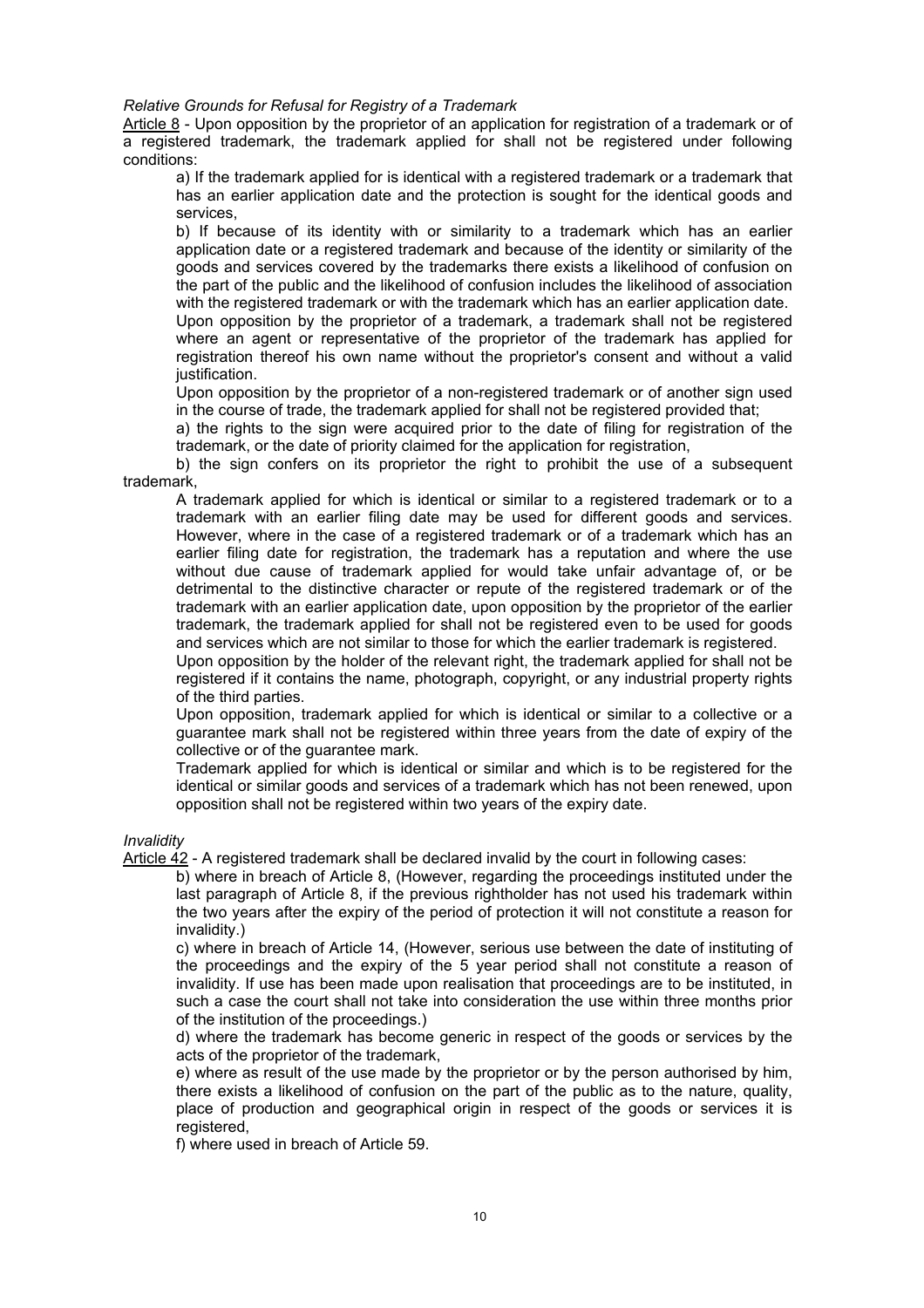## **Question 9:**

*What rights are conferred by a trade mark (see Article 5 TMD)?* 

## **Answer:**

### *Rights Conferred by a Registered Trademark*

Article 9 - The proprietor of a trademark shall be entitled to prevent all third parties not having his consent from using the trademark as described herewith:

a) use of any sign which is identical with the registered trademark in relation to goods and services which are identical with those for which the trademark is registered,

b) use of any sign where, because of its identity with or similarity to the registered trademark and identity or similarity of the goods and services covered by the registered trademark and sign, there exists a likelihood of confusion on the part of the public including likelihood of association between the sign and the trademark,

c) use of any sign which is identical with or similar to the registered trademark in relation to goods or services which are not similar to those for which the trademark is registered, where the use of that sign without due cause takes unfair advantage of or is detrimental to the distinctive character or the repute of the registered trademark.

The following may be prohibited under the first paragraph,

a) affixing the design to the goods or to the packaging thereof,

b) offering the goods, putting them on the market or stocking them for these purposes under that sign, or offering or supplying services thereunder,

c) importing or exporting the goods under that sign,

d) using the sign on business papers and in advertising.

The rights conferred by a registered trademark shall prevail against third parties from the date of publication of the registration of the trademark. Compensation may be claimed in respect of matters arising after the date of publication of a trademark application. However, the rights arising from the publication of an application shall be considered within the rights conferred by the publication of the registration of a trademark. The Court may not decide upon the merits of the case until the registration has been published.

## **Question 10:**

*Do you intent to use the option laid down in Article 5(2) TMD?* 

## **Answer:**

The rights mentioned in Article 5(2) of TMD are regulated by Article 9(1)(c) of the Decree-Law as follow:

"use of any sign which is identical with or similar to the registered trademark in relation to goods or services which are not similar to those for which the trademark is registered, where the use of that sign without due cause takes unfair advantage of or is detrimental to the distinctive character or the repute of the registered trademark".

## **Question 11:**

*What limitations to the rights conferred by a trade mark does your system know (see Article 6 TMD)?* 

## **Answer:**

Limitations to the rights conferred by a trademark are regulated by Article 12 of the Decree-Law, according to which;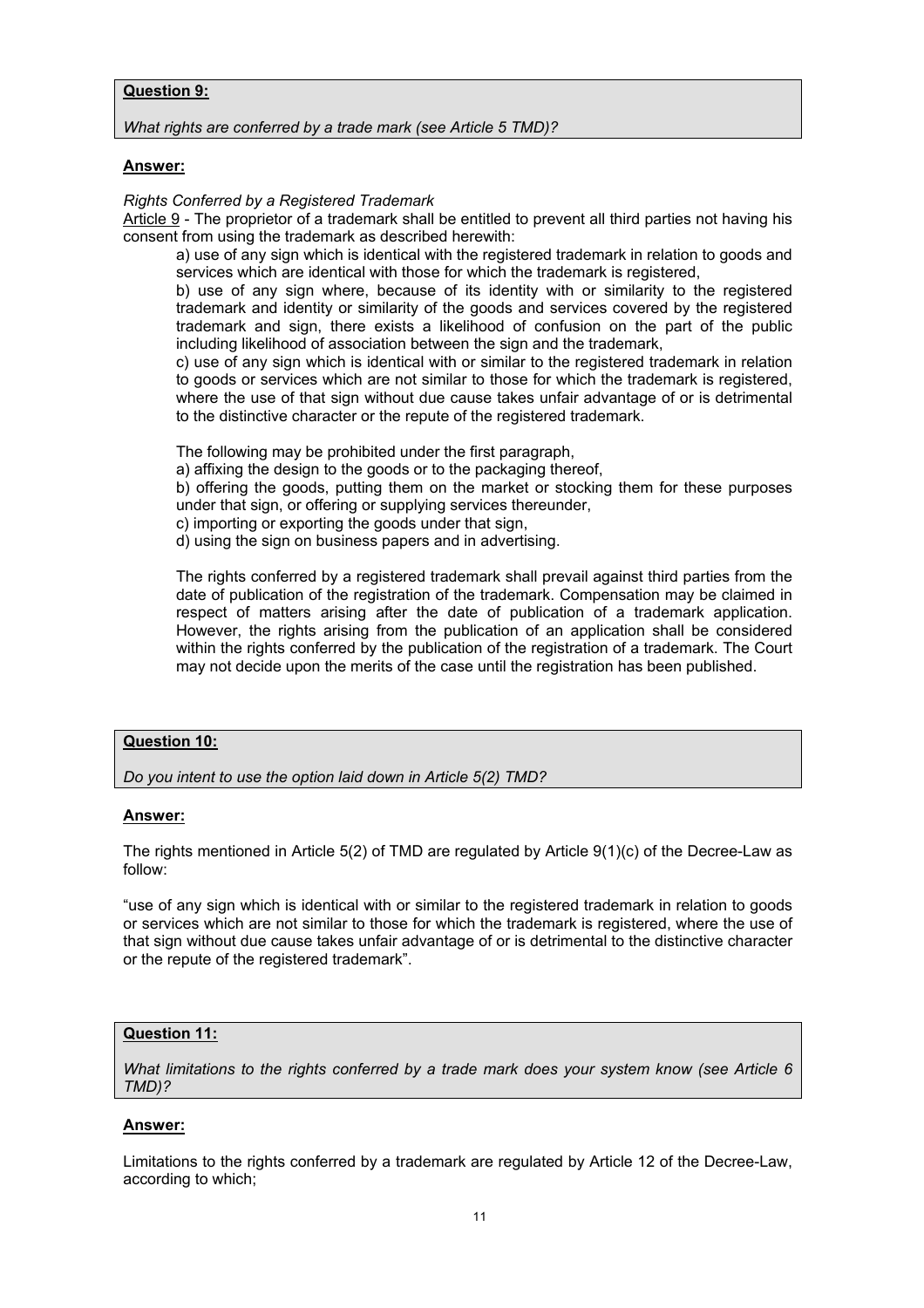"The proprietor of a trademark cannot prevent the third parties from using in the course of trade his own name or address, indications concerning the kind, quality, quantity, intended purpose, value, geographical origin, the time of production of the goods or of rendering of the services, or other characteristics of the goods or services, provided the use is effected in accordance with honest practices in industrial or commercial matters."

## **Question 12:**

*Under what circumstances is a trade mark right exhausted?* 

#### **Answer:**

#### Article 13

"The acts related with a product containing the registered trademark shall not constitute a breach of the rights of a registered trademark, where such acts have occurred after the product has been put on the market in Turkey by the proprietor or with his consent.

The proprietor have the right, even within the provision of the first paragraph, to oppose further commercialization of the goods, especially where the conditions of the goods is changed or impaired after they have been put on the market."

### **Question 13:**

*Does your system know a "use requirement" and, if so, what constitutes "use" and what are the consequences of non-use (Articles 10-12 TMD)?* 

### **Answer:**

#### Article 14

"If, within a period of five years following the registration, trademark has not been put to use without a justifiable reason or if the use has been suspended for an uninterrupted period of five years, the trademark shall be repealed.

The following shall be understood to constitute use:

a) use of the registered mark in a form differing in elements which do not alter the distinctive character of the trademark,

- b) use of the trademark on goods or their packaging solely for export purposes,
- c) use of the trademark with the consent of the proprietor,
- d) importing of the goods carrying the trademark."

## **Question 14:**

*Are there any consequences if a trade mark proprietor of an earlier right acquiesced the use of a later trade mark (see Article 9 TMD)?* 

### **Answer:**

There is no direct limitation in consequences of acquiesce for the trademark proprietor of an earlier right in the provisions of the Decree-Law. However there is indirect reference in Article 42 (a) as follows:

"A registered trademark shall be declared invalid by the court in following cases:

a) where in breach of Article 7, (However, the action regarding well-known trademarks as specified subparagraph (i) of Article 7 has to be instituted within five years from the date of registration. If there is bad faith time limit shall not apply.)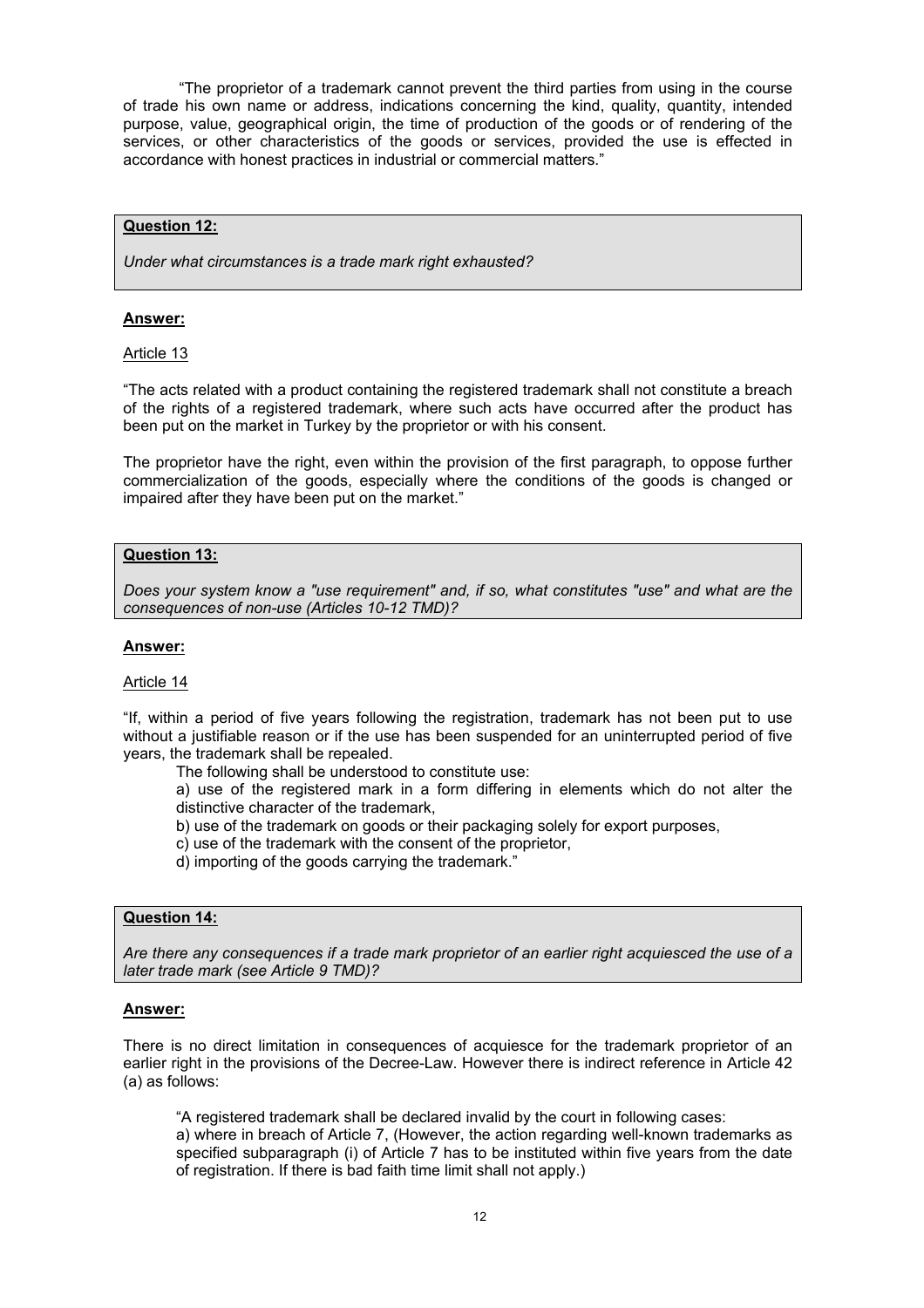## **Question 15:**

*What are grounds for revocation of a mark exist (see Article 12 TMD)?* 

### **Answer:**

The grounds for revocation are regulated under Article 42 (c), (d), (e) and (f), which are stated below;

"c) where in breach of Article 14, (However, serious use between the date of instituting of the proceedings and the expiry of the 5 year period shall not constitute a reason of invalidity. If use has been made upon realisation that proceedings are to be instituted, in such a case the court shall not take into consideration the use within three months prior of the institution of the proceedings.)

d) where the trademark has become generic in respect of the goods or services by the acts of the proprietor of the trademark,

e) where as result of the use made by the proprietor or by the person authorised by him, there exists a likelihood of confusion on the part of the public as to the nature, quality, place of production and geographical origin in respect of the goods or services it is registered,

f) where used in breach of Article 59 (using of a collective or a guarantee mark which constitutes a violation of the technical regulation)."

## **Question 16:**

*Does your system know collective, guarantee or certification marks, and, if so, are there any particular reasons for not registering such marks, for revoking them or for declaring them invalid (see Article 15 TMD)?* 

## **Answer:**

Turkish Trademarks System provides protection to guarantee and collective marks under Articles 56-59 as follows:

Article 56 - When filing an application for registration of a guarantee or a collective mark, a regulation specifying the ways and means of using the mark must be filed.

The guarantee mark regulation shall contain provisions regarding the common characteristics of the goods and services under guarantee and supervision procedures as to the use of the mark and the penalties to be administered when necessary.

The collective mark regulation shall specify the undertakings authorised to use the mark. Proprietors of a collective mark shall act collectively for the registration of a collective mark.

Application by one of the parties shall be sufficient for the renewal of a collective mark.

Article 57 - Technical regulations cannot be altered unless approved by the Institute.

Any changes to be made in the technical regulations where they are in violation of the second and third paragraphs of Article 56 or contrary to public order or morality shall be rejected by the TPI.

Article 58 - Where a technical regulation does not conform to the requirements of Article 56, Institute shall notify the proprietor of the mark to undertake the necessary alterations. Where the proprietor of the mark does not make the changes requested and alter the regulation accordingly the request for the registration of the collective mark or the guarantee mark shall be rejected.

Article 59 - Where the proprietor of a mark disregards a use of a collective or a guarantee mark which constitutes a violation of the technical regulation, and neglects to remedy the infraction within the time determined by the court in respect of an action brought by one of the parties, the mark shall be repealed by the court.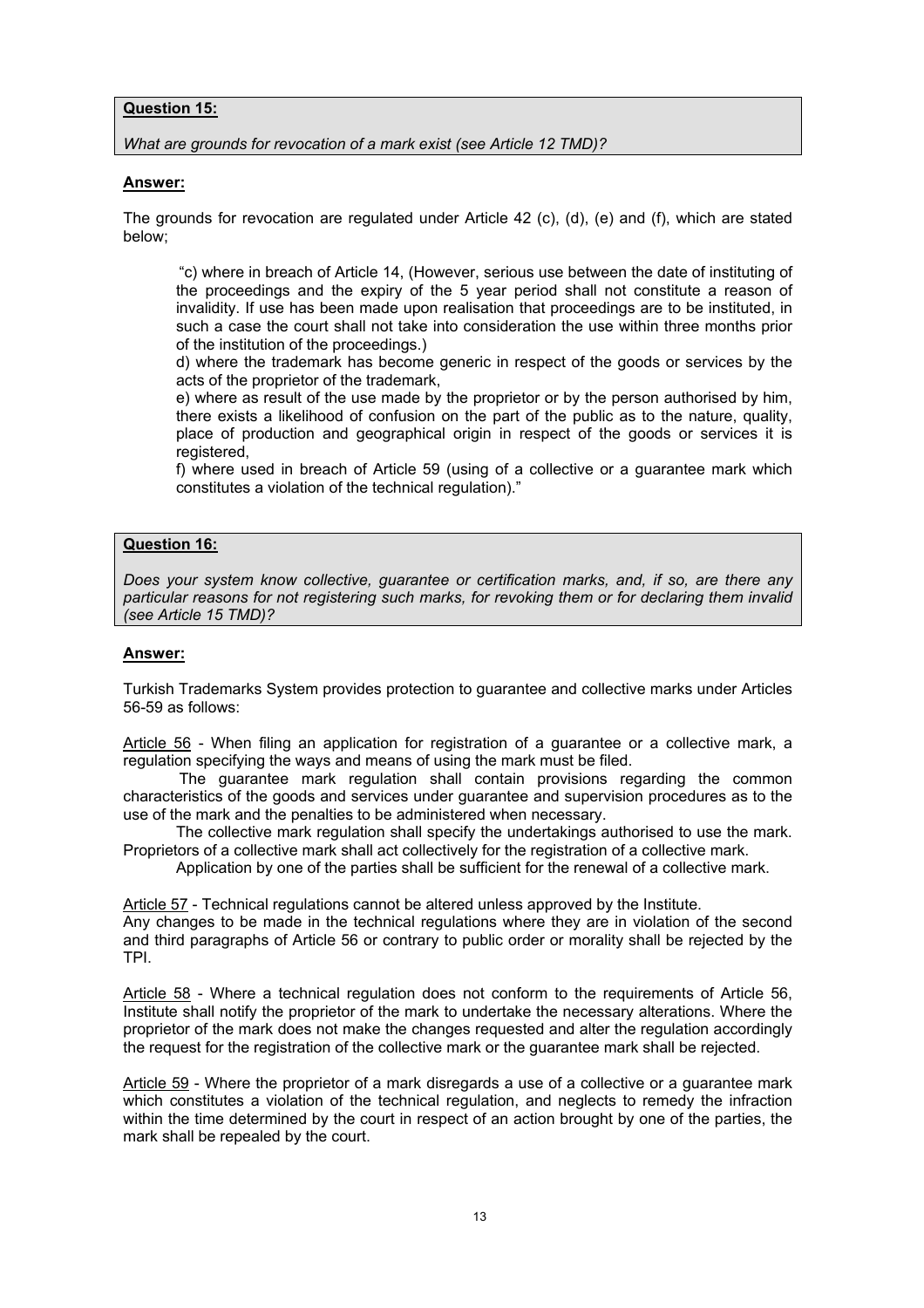## **ENFORCEMENT, INCLUDING ADMINISTRATIVE/INSTITUTIONAL FRAMEWORK**

## **Question 1:**

*Civil and penal sanctions available in relation to infringements of intellectual property law* 

## **Answer:**

## **A) Ministry of Interior/Administrative Fines**

According to Law No 5846 on Intellectual and Artistic Works, Additional Art.10-(Additional: 3.3.2004-5101/26) an administrative fine shall be imposed in the following cases:

 1) 3.000 YTL (1.898 Euros) on those selling on roads, squares, open air markets, sidewalks, piers, bridges or similar locations legally reproduced copies bearing banderoles protected within the framework of this Law.

2) 10.000 YTL (6.329 Euros) for small enterprises, 30.000 YTL (18.987 Euros) for medium sized enterprises, and 100.000 YTL (63.291 Euros) for larger enterprises on those operating without obtaining the certificates that need to be obtained in accordance with Article 44, or reproducing intellectual works and works of art requiring banderoles without obtaining a copy of the obligation form indicated in Article 81.

3) 5.000 YTL (3.164 Euros) on those failing, in contrary to the provisions in Additional Article 5, to submit within the designated time period the works that need to be compiled and adapted.

Administrative fines foreseen in this Article shall be imposed by the governors.

## **B) Ministry of Justice/Civil and Penal Sanctions**

Civil and penal sanctions available in relation to infringements of copyright and related rights are provided in Law No 5846 on Intellectual and Artistic Works dated 1951 (Amended in 1983, 1995, 2001, 2004).

Civil and penal sanctions available in relation to infringements of industrial property rights are provided in the following legislation;

1-Decree-Law No.551 on the Protection of Patent Rights

2-Decree-Law No.554 on the Protection of Industrial Designs

3-Decree-Law No.555 on the Protection of Geographical Indications

4-Decree-Law No.556 on the Protection of Trademarks

5-The Law on the Protection of Integrated Circuits Topographies

6-The Law on the Protection of the Plant Breeder's Rights.

**Civil and penal sanctions envisaged in the above-mentioned legislation will be explained according to the plan below:**

- **CRIMINAL SANCTIONS IN COPYRIGHT AND RELATED RIGHTS**
- **CRIMINAL SANCTIONS IN INDUSTRIAL PROPERTY RIGHTS**
- **CRIMINAL MEASURES (Seizure, Confiscation and Destruction)**
- **CIVIL SANCTIONS AND REMEDIES IN COPYRIGHT AND RELATED RIGHTS AND INDUSTRIAL PROPERTY RIGHTS; 1-**Actions for infringement **2-**Action for damages (in general)

**A-**Action for damages (In the case of infringement of the moral rights)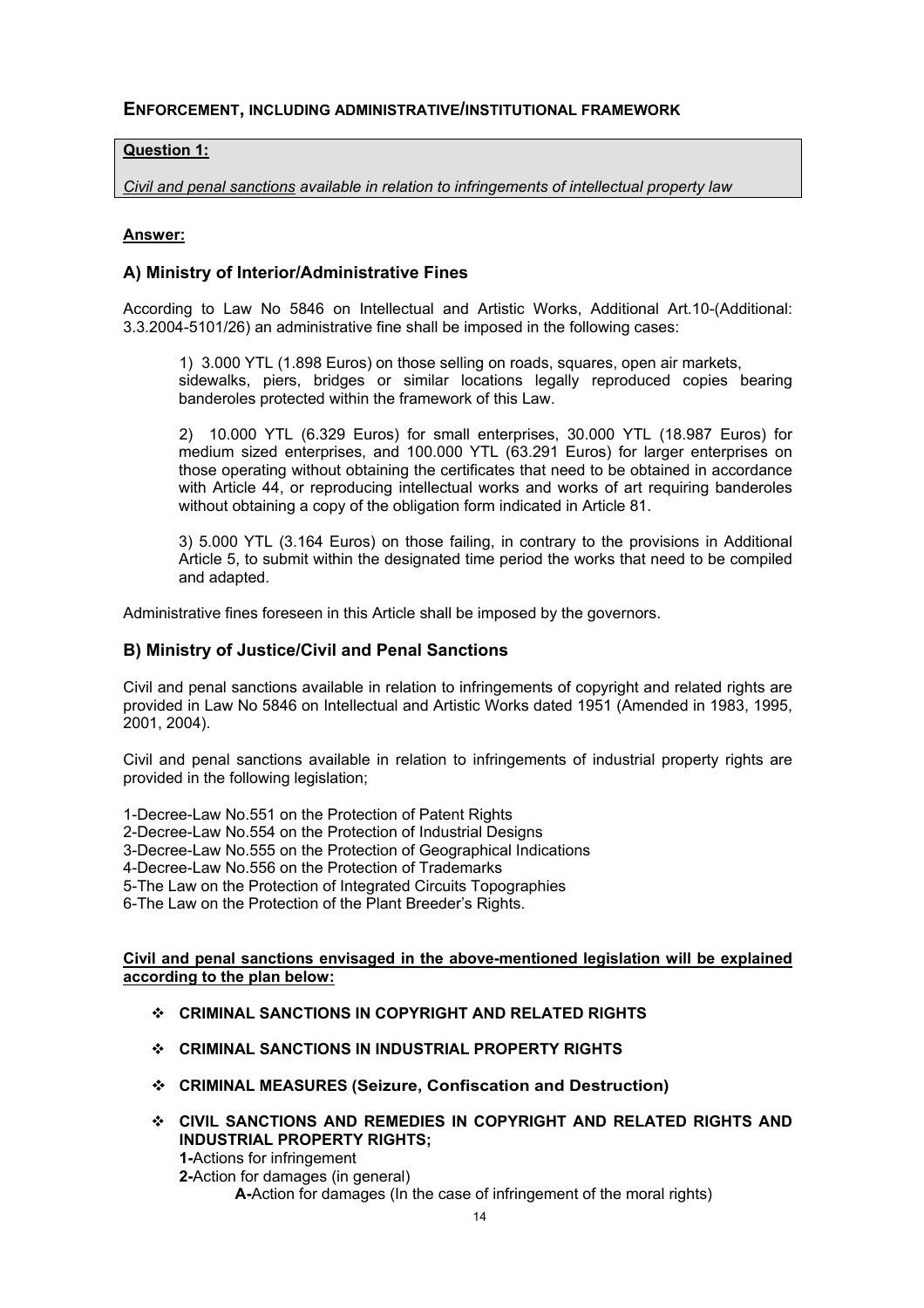**B-**Action for damages (In the case of infringement of the economic rights) **C-**Action for damages (In the case of infringement of industrial property rights) **3-**Action for Determination of Evidences **4-**Precautionary measures **5-**Seizure, Confiscation and Destruction

## **CIVIL SANCTIONS AND REMEDIES EXCLUSIVELY FOR INDUSTRIAL PROPERTY RIGHTS**

**1-**Action for a Declaration of Invalidity of an industrial property rights **2-**Claims of Non-infringement

## **CRIMINAL SANCTIONS IN COPYRIGHT AND RELATED RIGHTS**

### **Law No 5846 on Intellectual and Artistic Works**

I-Infringement of moral rights (Art.71):

In violation of the provisions of law, any person who wilfully

1. communicates to the public or publishes, without the written consent of the author or his successor in title, a work whether or not it has already been made public;

2. places a title on a work or on the reproduced copies of the work without the written consent of the author or his successor in title;

3. alleges that the work of others is his own or that his own works are those of others or who acts contrary to the second paragraph of Article 15;

4. fails to cite the source in the case provided in Articles 32, 33, 34, 35, 36, 37, 39 and 40, or cites the source in a false, Incomplete or misleading way,

5.Makes changes on a work without the written consent of the author.

will be sentenced to imprisonment from two years to four years or judicial fine between 50.000 YTL (31.250 Euro) and 150.000 YTL (93.750 Euro), or both depending on the severity of the damages.

### **II-Infringement of economic rights (Art.72)**

Those who act in contravention of this law by deliberately:

**1-**selling or distributing the copies of a work or an adaptation by reproducing them despite an existing agreement with the right-owner, in contrary to the provisions of the said agreement, shall be sentenced to imprisonment from three months to two years or judicial fine between 10.000 YTL (6.250 Euro) and 50.000 YTL (31.250 Euro) or both considering the severity of the damages;

**2-**selling a work or its reproduced copies in the places indicated in the seventh paragraph of Article 81 of this Law without the permission of the rights owner shall be sentenced to imprisonment from 3 months to 2 years or judicial fine between 5.000 YTL (3.125 Euro) and 50.000 YTL (31.250 Euro) or both considering the severity of the damages;

**3-**and without the permission of the rights owner,

- a) adapting a work in any manner,
- b) reproducing a work in any manner,
- c) distributing a work in any manner,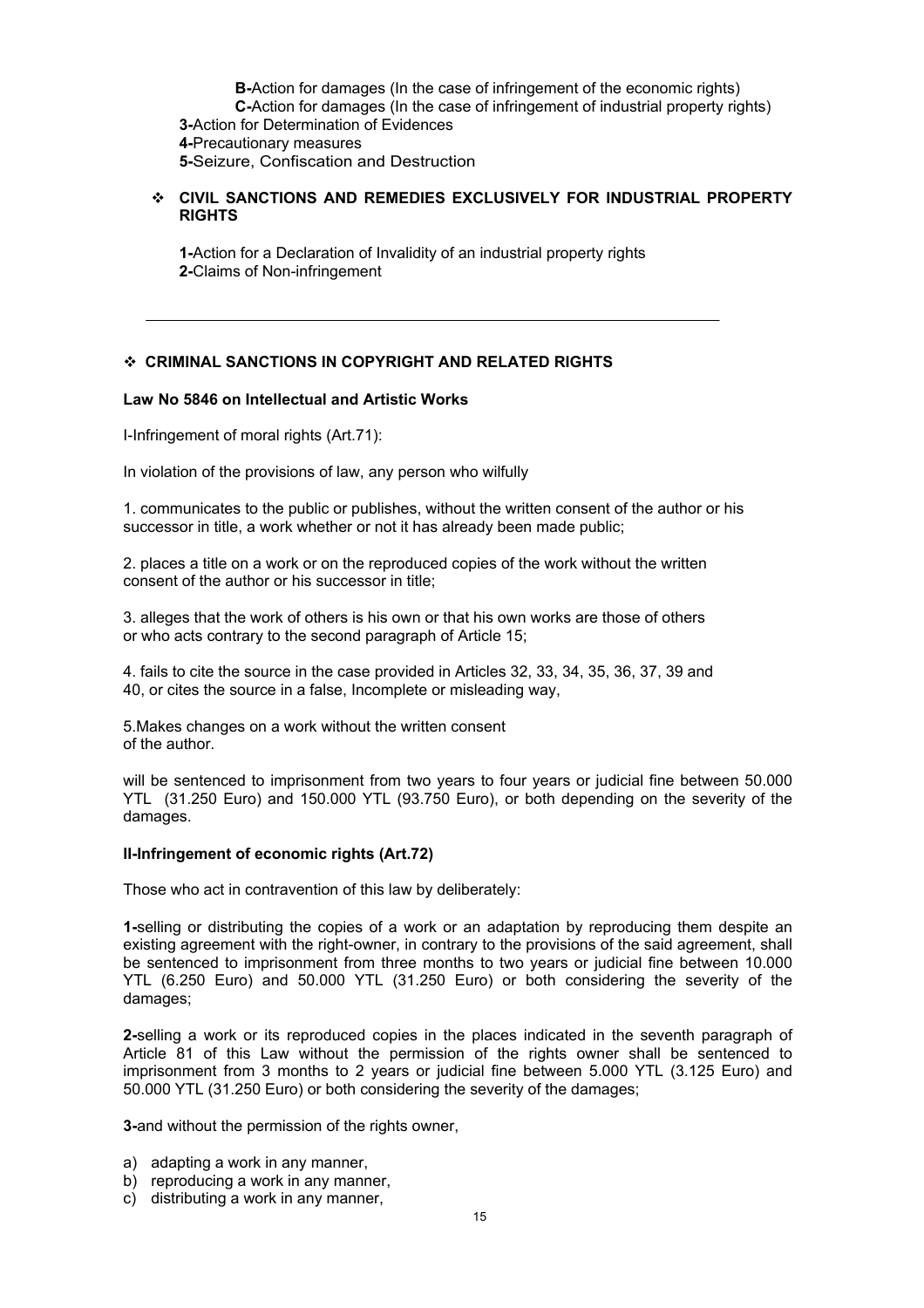d) importing copies of a work into the country through legal or illegal ways and make them an object of trade in any manner,

e) displaying or presenting a work publicly, organizing for such a display or disseminating it or assisting in its dissemination by such means as used for the transmission of all kinds of signals, sounds, and/or images including digital transmission,

shall be sentenced to imprisonment from 2 years to 4 years or judicial fine between 50.000 YTL (31.250 Euro) and 150.000 YTL (93.750 Euro) or both considering the severity of the damages.

### **III-Other offences (Art.73):**

The following provisions shall be applied to crimes other than those indicated in Articles 71, 72, 80, 81 of this Law.

**1-**Those who deliberately,

**a)**Keep in their possession for commercial purposes copies of a work they know, or ought to know, to have been reproduced in contrary to the provisions of this Law;

**b)**Transfer or give or put up for security or make the object of any transaction a economic right or a license they know to be non-existent or inaccessible to them;

**c)** Putting into circulation or possession for commercial purposes of, any means the sole intended purpose of which is to facilitate the unauthorised removal or circumvention of any technical device which may have been applied to protect a computer programme shall be sentenced to imprisonment from 2 years to 4 years or judicial fine between 50.000 YTL (31.250 Euro) and 150.000 YTL (93.750 Euro) or both considering the severity of the damages.

**2-** Those who deliberately reproduce or disseminate reproduced copies, phonograms, and productions of works that have been reproduced and distributed in accordance with the provisions of this Law by way of making and distributing facsimiles along with the differentiating title, trademark and identifying information of the reproduction and distribution right-owners, by means of signs, writing, sound, moving or still images or employing devices or methods used for data reproduction shall be sentenced to imprisonment from 3 years to 6 years or judicial fine between 20.000 YTL (12.500 Euro) and 200.000 YTL (125.000 Euro) or both considering the severity of the damages.

## **IV-Infringement of the related rights (Art.80/last paragraph):**

Those who violate the rights of related right-owners shall be sentenced to,

a) imprisonment from 3 months to 2 years or judicial fine between 5.000 YTL (3.125 Euro) and 50.000 YTL (31.250 Euro) or both considering the severity of the damages in the case of violations involving the sale of the copies of a performance, phonogram, or production reproduced without permission in the places indicated in the seventh paragraph of Article 81 of this Law;

b) imprisonment from 2 years to 4 years or judicial fine between 50.000 YTL (31.250 Euro) and 150.000 YTL (93.750 Euro) or both considering the severity of the damages in the event of a violation of the other rights indicated in this Article.

### **V-Offences regarding banderols (Art.81/9):**

Those who, in contrary to the provisions of this article, deliberately:

**1-** commit the following offences involving non-periodical publications and carrying materials such as cassettes, CDs, DVDs, and VCDs on which the works, performances, and productions requiring banderoles as per this Law are fixed shall be sentenced to:

a) imprisonment from 3 months to 2 years or judicial fine between 5.000 YTL (3.125 Euro) and 50.000 YTL (31.250 Euro) or both considering the gravity of the damages for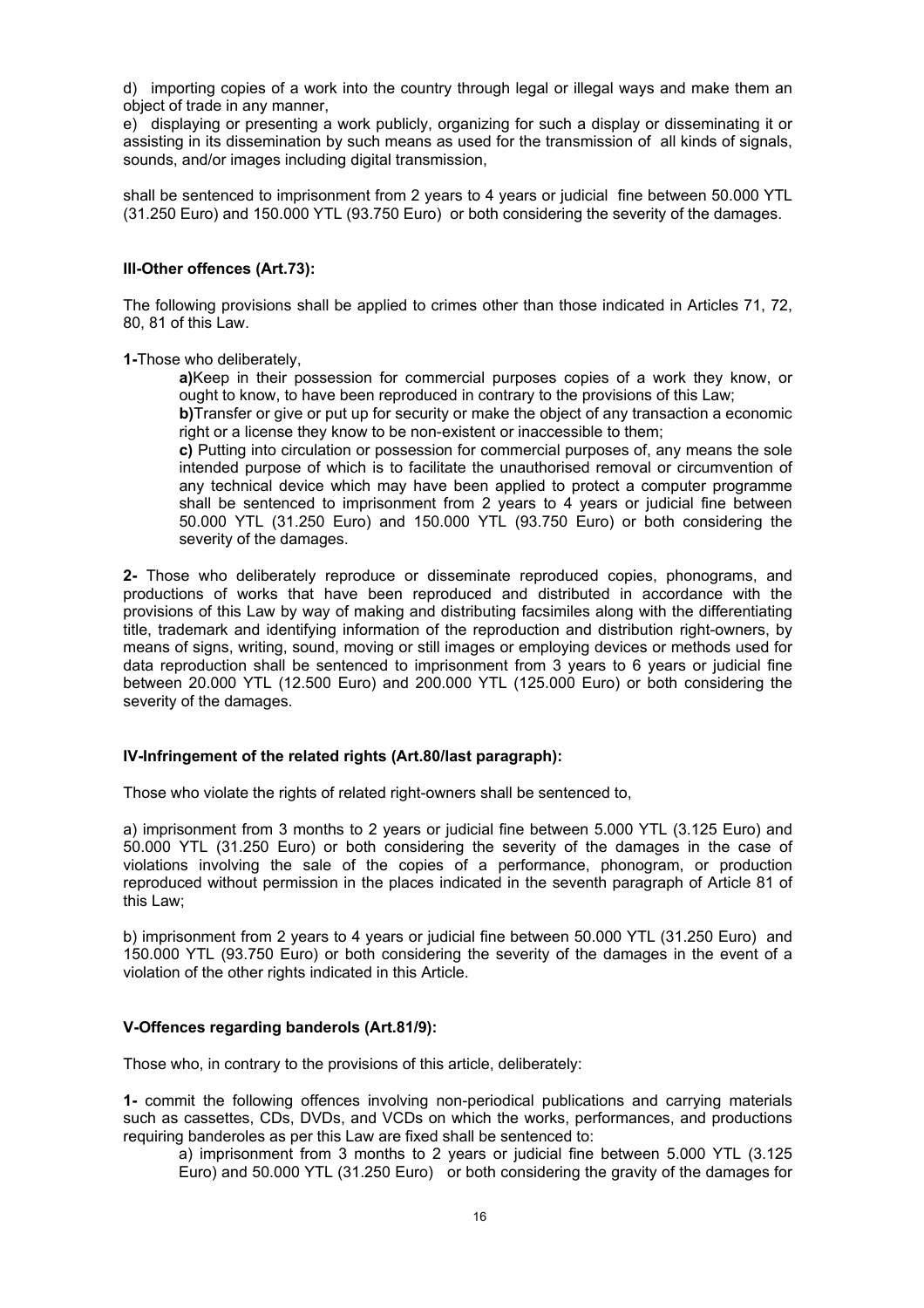selling the said items in the places stated in the seventh paragraph of this Article without having obtained banderoles;

b) imprisonment from 2 years to 4 years or judicial fine between 50.000 YTL (31.250 Euro) and 150.000 YTL (93.750 Euro) or both considering the gravity of the damages for reproducing and disseminating the said items without having obtained banderoles, or distributing them without charge in infringement of the rights of the author or associated rights owner, or distributing them with or without charge without affixing on them as prescribed in the relevant laws and regulations the banderoles obtained in conformity with this Law and the relevant legislation;

**2-** obtain banderoles by deceiving the Ministry or the organizations authorized by the Ministry with forged papers or documents or in any other manner in the absence of an entitlement to receive banderoles in accordance with this Law and the relevant legislation, or use for other than their intended purpose the banderoles issued for non-periodical publications and carrying materials such as cassettes, CDs, DVDs, and VCDs on which the works, performances, and productions exclusively requiring banderoles as per this Law are fixed shall be sentenced to imprisonment from 2 years to 4 years or judicial fine between 50.000 YTL (31.250 Euro) and 150.000 YTL (93.750 Euro) or both considering the gravity of the damages;

**3-** manufacture forged banderoles, use them, and/or obtain commercial gain from the forged banderole in any manner shall be sentenced to imprisonment from 3 years to 6 years or judicial fine between 50.000 YTL (31.250 Euro) and 250.000 YTL (156.250 Euro) or both considering the gravity of the damages.

## **VI-Infringement of the rights management information (Additional Art.4/last paragraph)**

-The removal or alteration of any rights management information without authority.

-The distribution, importation for distribution, broadcasting, communication or making available to the public of original works or their copies, phonograms and performances fixed on the phonograms from which rights management information has been removed or altered without authority: imprisonment from 3 months to 2 years or judicial fine between 5.000 YTL (3.125 Euro) and 50.000 YTL (31.250 Euro) or both considering the severity of the damages.

## **VII-Infringement of database rights (Additional Art.8/last paragraph)**

**-**Violating the rights granted per this Article (Add. Art. 8): Imprisonment from 2 years to 4 years or judicial fine between 50.000 YTL (31.250 Euro) and 150.000 YTL (93.750 Euro) or both considering the severity of the damages.

### **CRIMINAL SANCTIONS IN INDUSTRIAL PROPERTY RIGHTS**

**1- A)** Making false declaration with respect to the right owner, or

**B)** Removing, without authority the sign indicating the existence of an industrial property right rightfully placed on a product or on its packaging; or

**C)** Falsely presenting themselves as the rightholder of an application for an industrial property right or of an industrial property right:

(Decree-Law No.551 Art.73/A-a, Decree-Law No.554 Art. 48/A-a, Decree-Law No.555 Art.24/Aa, Decree-Law No.556 Art.61/A-a)

 $\Rightarrow$  imprisonment from 1 years to 2 years or judicial fine between 14.000 YTL and 27.000 YTL or both.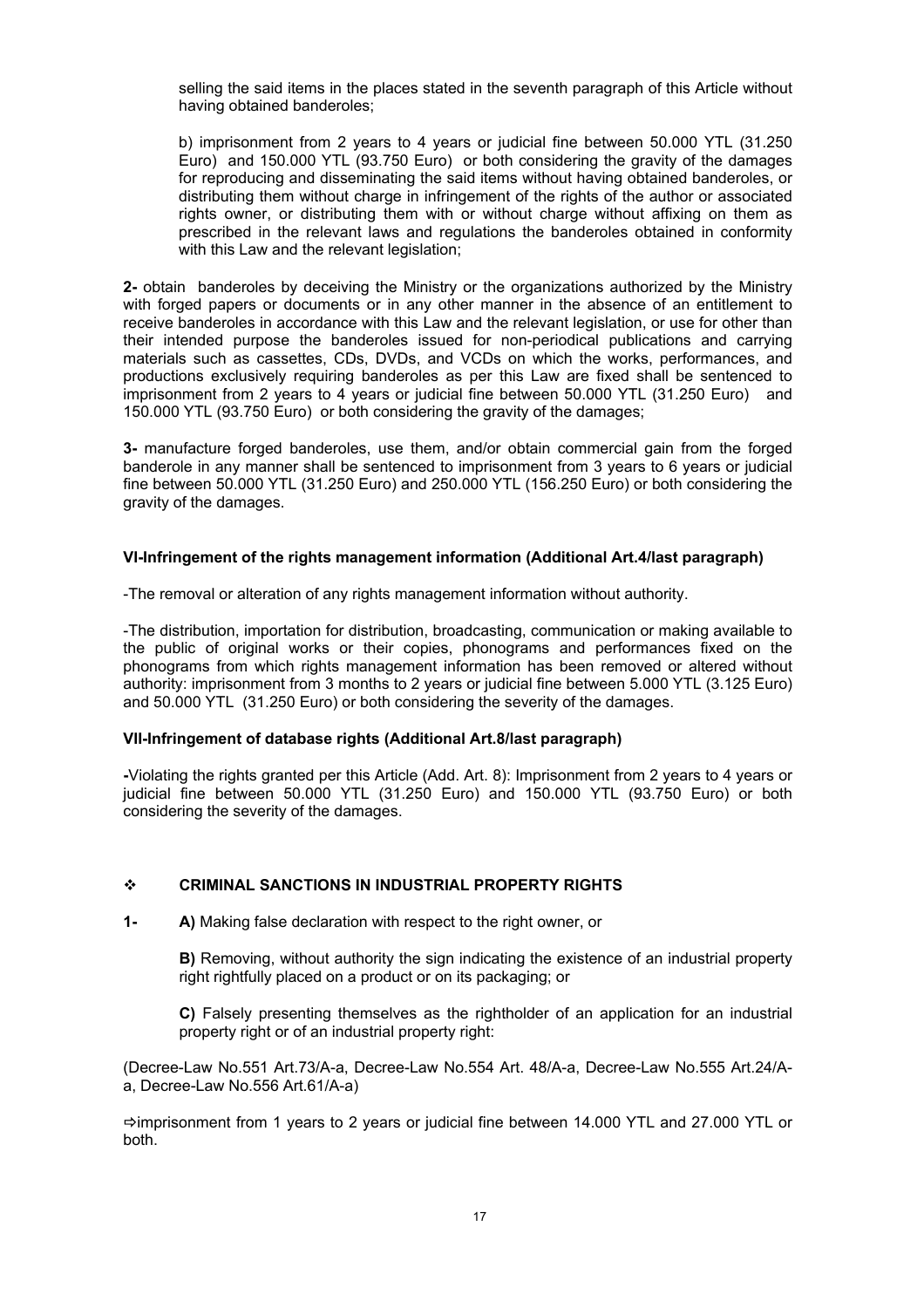(Article 39/1 of the Law on the Protection of Integrated Circuits Topography provides that the imprisonment from 1 years to 2 years and judicial fine between 10.000 YTL and 20.000 YTL for the similar actions.)

**2- A)**Without authority, transferring, entitling, placing of security or performing any other such action for utilising any one of the rights on patent, trademark and design or transferring to some other person the license pertaining to such right.

**B)** Acting as if there is protected industrial property right even if that right does not exist, (affixing signs on a product or on its packaging, or on commercial documents or on advertising material in such a way that would convey the impression as if a relationship exists with under protection, or of using to the same effect writings, signs or expressions in the newspapers, advertisements and commercials without being the rightholder or after the expiry of the term of protection or after the invalidation or after the termination)

 $\Rightarrow$  Imprisonment from 2 years to 3 years or judicial fine between 27.000 YTL and 46.000 YTL or both.

(Decree-Law No.551 Art.73/A-b, Decree-Law No.554 Art. 48/A-b, Decree-Law No.555 Art.24/Ab, Decree-Law No.556 Art.61/A-b

(Article 39/2 of the Law on the Protection of Integrated Circuits Topography provides that the imprisonment from 2 years to 3 years and judicial fine between 20.000 YTL and 30.000 YTL).

**3-** Committing any one of the acts consisting of infringement in terms of civil procedure (specified under Article 136 of Decree-Law No. 551, Article 48 of Decree-Law No. 554, Article 24 of Decree-Law No. 555, Article 61 of Decree-Law No. 556).

 $\Rightarrow$  Imprisonment from 2 years to 4 years or judicial fine between 27.000 YTL and 46.000 YTL or both. Furthermore, judgment shall be ruled to close down the premises of their undertaking for a period not to be less than one year and to prevent them from practicing any commercial activity during the same period.

(Decree-Law No. 551 Art.73/A-c, Decree-Law No. 554 Art. 48/A-c, Decree-Law No. 555 Art.24/Ac, Decree-Law No. 556 Art.61/A-c

(Article 39/3 of the Law on the Protection of Integrated Circuits Topography provides that the imprisonment from 2 years to 4 years and judicial fine between 20.000 YTL and 30.000 YTL. Furthermore to close down the premises of their undertaking for a period between 1 year and 2 years and to prevent them from practicing any commercial activity during the same period)

### **4-Article 66 of the Law on the Protection of the Plant Breeder's Rights**

Article 66 of the Law on the Protection of the Plant Breeder's Rights provides that three type of penalties :

**A)** Those who deliberately commit the acts indicated in the article 56 sub paragraph a, b, e and f shall be sentenced to imprisonment from 13 months to 2 years and judicial fine between 5.000 YTL and 10.000 YTL, furthermore to close down the premises of their undertaking for a period not to be less than one year and to prevent them from practicing any commercial activity during the same period .

**B)** Those who deliberately commit the acts indicated in the article 56 sub paragraph c, d and g shall be sentenced to judicial fine between 5.000 YTL and 10.000 YTL.

**C)** Those who falsely present themselves as the rightholder of an application or of the right shall be sentenced to judicial fine between 5.000 YTL and 10.000 YTL.

### **CRIMINAL MEASURES**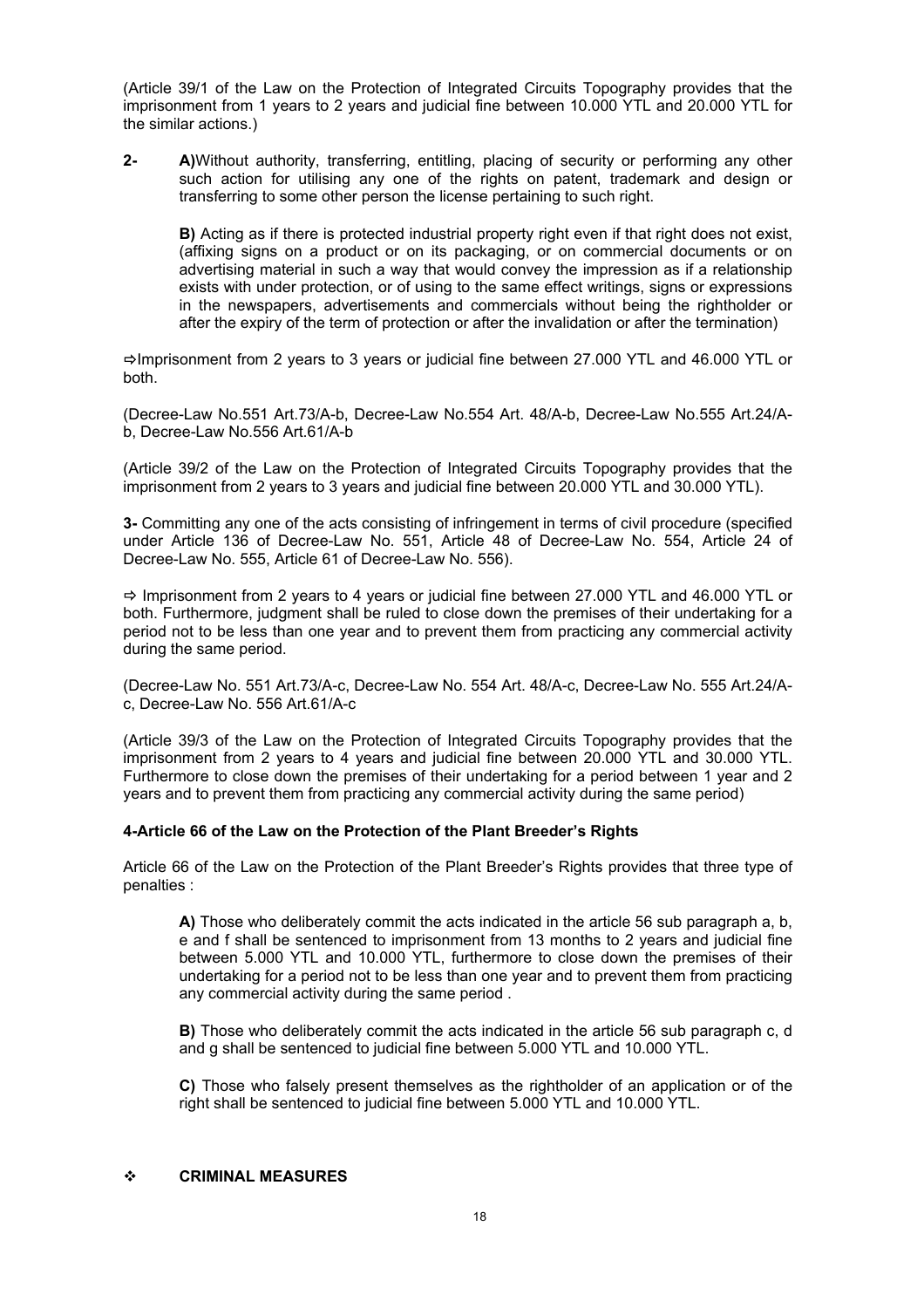### **Seizure, Confiscation and Destruction**

Both the Law on Intellectual and Artistic Works and the Decree Laws on industrial property rights refer to the related provisions of Turkish Criminal Code and Code of Criminal Procedure concerning the seizure, confiscation or destruction of the goods and the equipment and machinery used to produce these goods infringing the rights on intellectual and industrial property (-Law No. 5846 Art.79, -Decree-Law No. 551 Art.73/A-last par., Decree-Law No. 554 Art.48/A-last par., Decree-Law No. 555 Art.24/A-last par., Decree-Law No. 556 Art.61/A-last par.).

Article 54 of Turkish Criminal Code provides that the goods used to commit deliberately a crime or allocated to committing a crime or emerged from the result of committing a crime shall be confiscated. The goods of which the production, possession, using, bearing and buying or selling consists of a crime shall also be confiscated.

Articles 256, 257, 258 and 259 of Code of Criminal Procedure provide that the principles of confiscation procedure.

## **CIVIL SANCTIONS AND REMEDIES IN COPYRIGHT AND RELATED RIGHTS AND INDUSTRIAL PROPERTY RIGHTS**

**1-Actions for infringement:** A right owner of an intellectual or industrial property rights whose rights have been infringed may take legal action for the cessation (of occurred infringement) and prevention (of probable infringement) the acts of infringement against the infringer.

(-Law No. 5846 Art.66 (for the cessation of occurred infringement) -69 (prevention of probable infringement)-80/9 (the cessation and prevention of infringement of the related rights).

-Decree-Law No. 551 Art.137/a, Decree-Law No. 554 Art.49/b, Decree-Law No. 555 Art.25/b, Decree-Law No. 556 Art.62/a.

- Law on the Protection of Integrated Circuits Topography Art.24.

-The Law on the Protection of the Plant Breeder's Rights Art.57/a)

There is special provision regarding the requests of the right owner in the case of action for the cessation (of occurred infringement):

If a work has been translated without the author's consent, has been published outside the scope of the contract or in excess of the number stipulated in the contract, or has been adapted in some other way or broadcast by radio or television or performed, the author may require the payment of compensation of up to three times the damages incurred, based on the current value.

If interest is made of a work by unauthorized reproduction and the reproduced copies have not been put into commercial circulation, the author

-may require destruction of the reproduced copies and of devices such as films, plates and the like used in reproduction, or

-may require the reproduced copies and the devices such as films, plates and the like used in reproduction, to be handed to him in return for suitable remuneration not exceeding their cost price, or

-may require payment of three times the amount he would have demanded if a contract had been concluded. These claims shall not remove the legal liability of the person undertaking the unauthorized reproduction.

If copies of a work reproduced without the consent of the author have been put into commercial circulation or if the nature of the sale constitutes an infringement, the author shall have a choice of the alternatives referred to in the second paragraph with respect to copies in the possession of the infringer.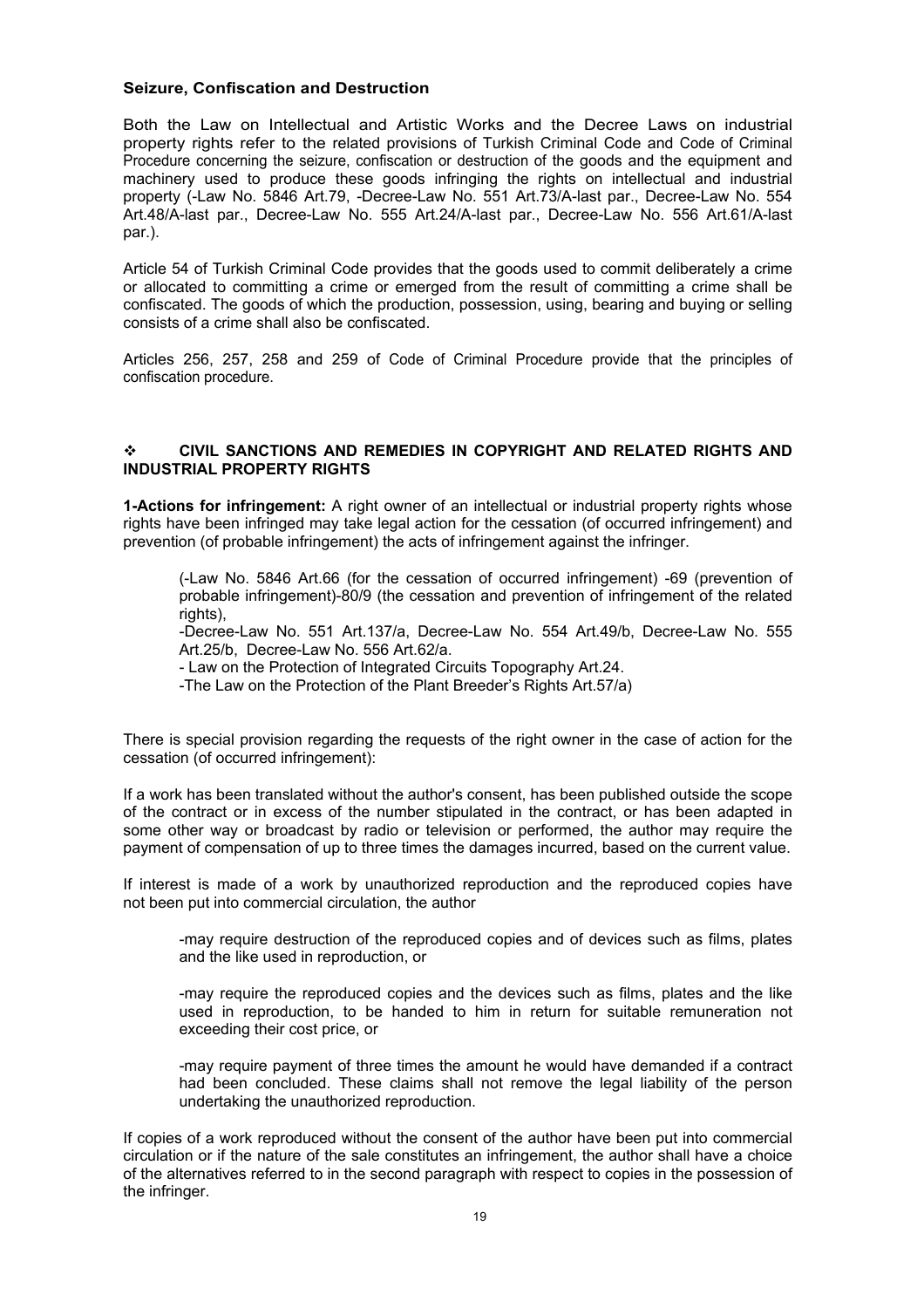Any person demanding compensation may claim all the rights and prerogatives he would have enjoyed, had he concluded a contract.

(-Law No: 5846 Art.68)

**2-Action for damages (in general):** Any person whose rights are infringed may sue to take material and moral damages in response to the infringement he/she had been exposed to.

### (-Law No. 5846 Art.70,

-Decree-Law No. 551 Art.137/b (General rule)-138(material damages)-140(Calculation of the non-realized income)-142(Moral damages), Decree-Law No. 554 Art.49/c-50-52-54, Decree-Law No. 555 Art.25/c-26-, Decree-Law No. 556 Art.62/b-64-66-68)".

- The Law on the Protection of Integrated Circuits Topography Art.26/c (General rule)-28 (Calculation of the non-realized income).

-The Law on the Protection of the Plant Breeder's Rights Art.57/b(General rule)- 58(material damages)-59 (Calculation of the non-realized income).

## **A-Action for damages (In the case of infringement of the moral rights):**

Any person whose rights are infringed may take legal action for compensation of **moral**  damages. (There is no need the infringer is at fault) The court may order that punitive damages be awarded instead of or in addition to ordinary damages.

In this case, any person whose rights are infringed may also claim, in addition to damages, that the profits made be surrendered to him. In such case, any sum claimed in accordance with Article 68 shall be deducted from the above amounts.

(-Law No. 5846 Art.70/1-3)

Material damages can also be claimed under the provisions of the Code of Obligations in the case of infringement of moral rights.

### **B-Action for damages (In the case of infringement of the economic rights):**

If the infringer is at fault, the person whose economic rights have been infringed may claim damages under the provisions governing tort. (He/she may claim both moral and material damages)

In this case, any person whose rights are infringed may also claim, in addition to damages, that the profits made be surrendered to him. In such case, any sum claimed in accordance with Article 68 shall be deducted from the above amounts. (Law No. 5846 Art.70/2-3)

If a work has been translated without the author's consent, has been published outside the scope of the contract or in excess of the number stipulated in the contract, or has been adapted in some other way or broadcast by radio or television or performed, the author may require the payment of compensation of up to three times the damages incurred, based on the current value. (-Law No. 5846 Art.68)

#### **C-Action for damages (In the case of infringement of industrial property rights):**

The damage suffered by the proprietor of the industrial property rights includes, not only the value of the effective loss, but also includes the income non-realized because of the infringement of the industrial property rights.

The non-realized income shall be calculated in accordance with one of the following evaluation methods; on the option of the proprietor of the industrial property rights who has suffered damage: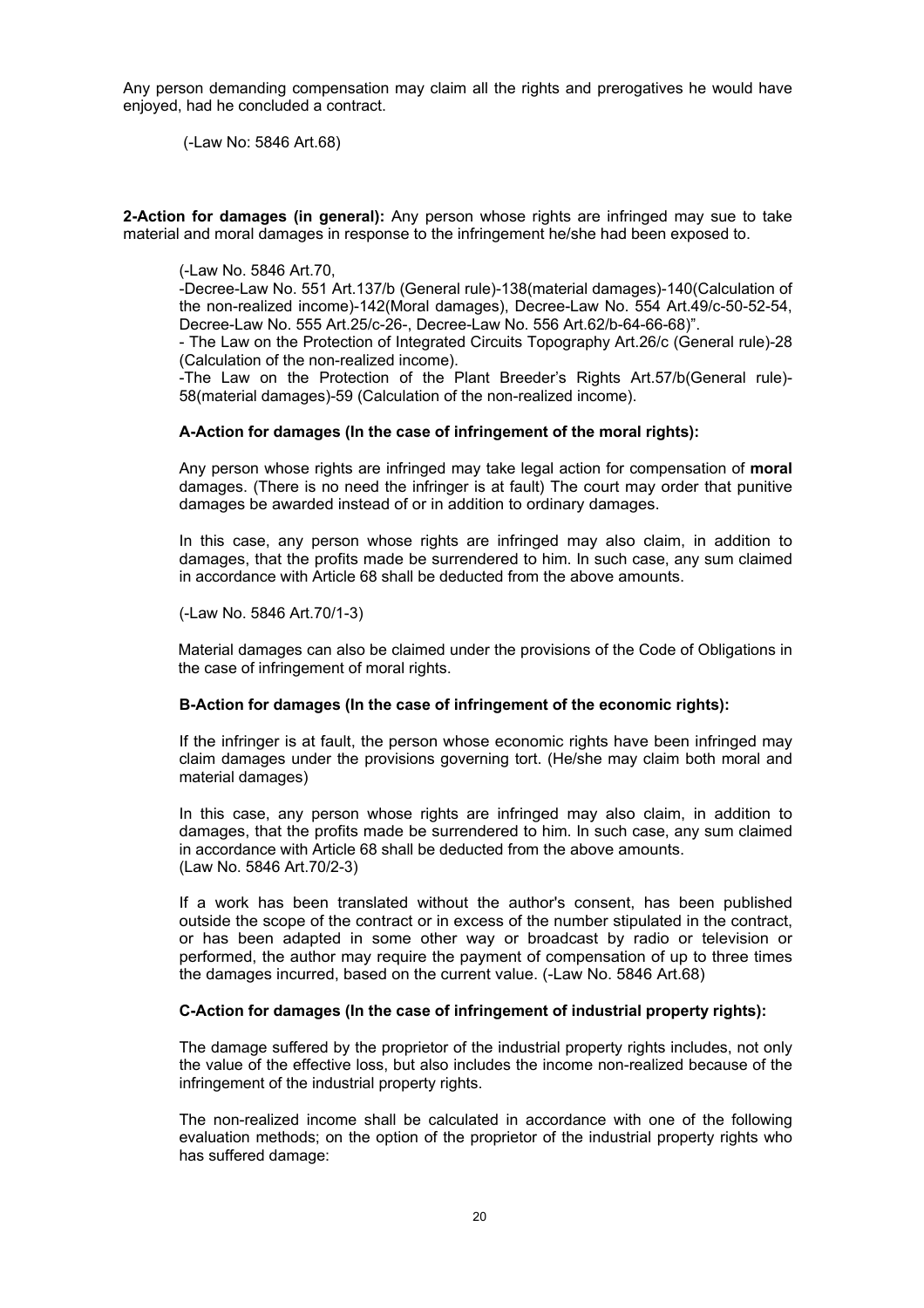a)According to the income that the proprietor of the patent might have possibly generated if the competition of the infringing party did not exist;

b)According to the income generated by the infringing party from the use of the patent;

c)According to a license fee that would have been paid if the party, infringing the patent right, would have lawfully utilized the patent under a licensing contract.

(-Decree-Law No. 551 Art.140, Decree-Law No. 554 Art.52, Decree-Law No. 556 Art. 66. - The Law on the Protection of Integrated Circuits Topography Art. 28 (Calculation of the non-realized income).

-The Law on the Protection of the Plant Breeder's Rights Art. 59 (Calculation of the nonrealized income).

### **3-Action for Determination of Evidences**

Any person entitled to bring action against the infringement of intellectual and industrial property rights, may sue to determine the acts which may/can be considered to infringe such rights.

-Civil Procedure Law Art.236-374. (For intellectual property rights)

-Decree-Law No. 551 Art.150, Decree-Law No. 554 Art.62, Decree-Law No. 555 Art.33, Decree-Law No. 556 Art.75.

-The Law on the Protection of Integrated Circuits Topography Art.26/1-a.

-The Law on the Protection of the Plant Breeder's Rights Art.62

#### **4-Precautionary measures:**

Persons who are to institute or who have instituted proceedings or whose rights have been infringed or endangered or the person who has authority to claim, may require of the court to order precautionary measures. The request for PM may be filed before or with the institution of proceedings or filed later. The request for PM shall be examined separately from the main action.

### **Conditions:**

a) PM should be taken to prevent an essential damages or sudden danger or any other reason,

b) the court should convince of a high probability of the claims.

### **Nature:**

PM shall be in nature to enable securing of the judgement and particularly provide the following:

a) to perform certain acts or to abstain from performing them,

b) to close the district that the act is being done or to open that place,

c) cessation of the acts of infringement of the rights of the plaintiff,

d) injunction to arrest within the borders of Turkey, including the customs, free ports or free trade areas and keep in custody the produced or imported goods which have infringed the rights,

e) to order the placement of security for damages to be compensated.

(-Law No.5846 Art.77,

-Decree-Law No. 551 Art.151, Decree-Law No. 554 Art.63, Decree-Law No. 555 Art.34, Decree-Law No. 556 Art.76.

-The Law on the Protection of Integrated Circuits Topography Art.34.

-The Law on the Protection of the Plant Breeder's Rights Art.63.)

# **5- Seizure, Confiscation and Destruction**

A proprietor of an industrial property whose rights are infringed may;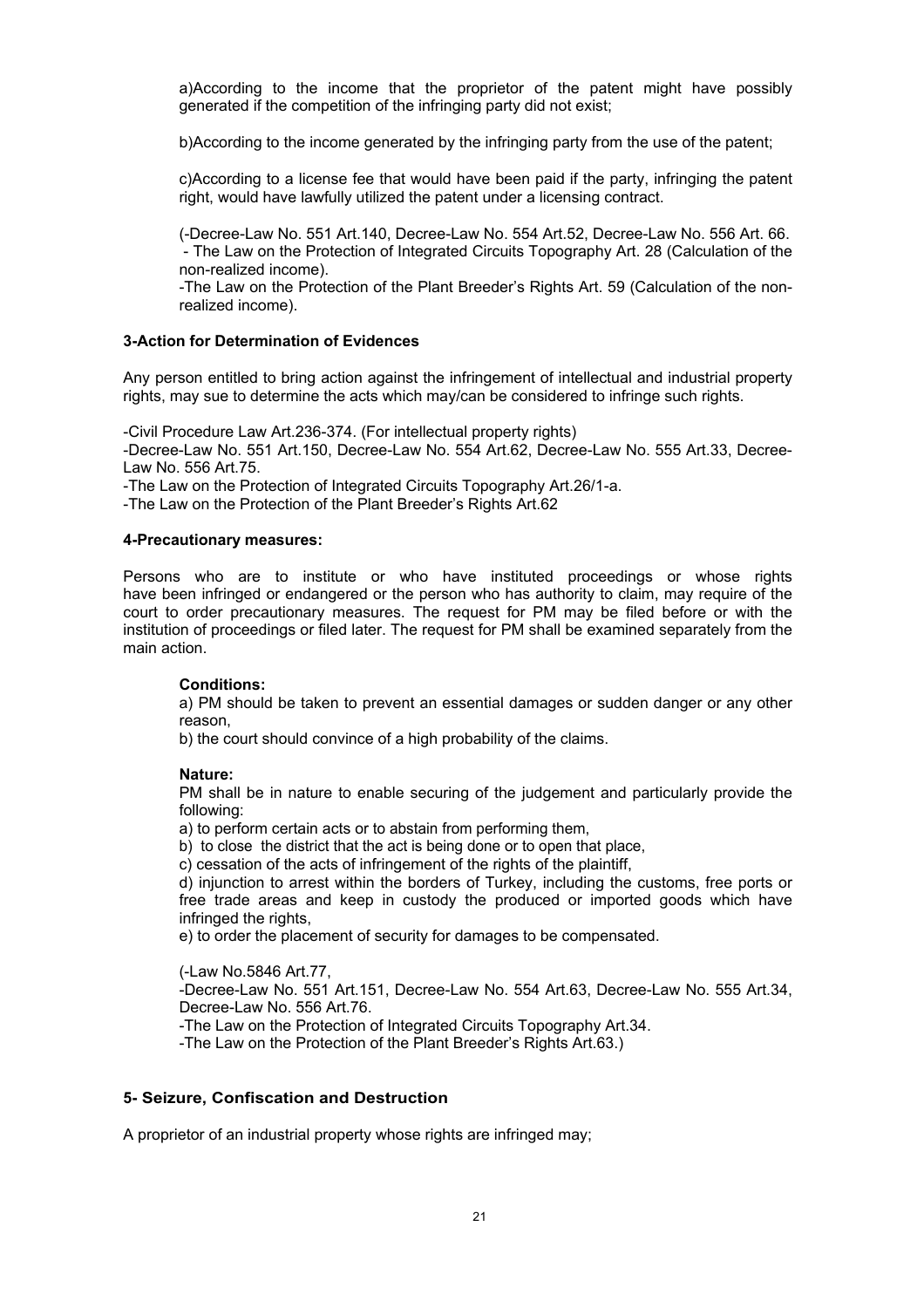- request for the confiscation of the products and the equipment and machinery used to produce these products those having infringed the industrial property right and whose production and use is a felony,

- request for the ownership over the products and means confiscated in accordance with subparagraph three of this present paragraph. In such case, the value of said products shall be deducted from the amount of compensation awarded. (This provision is not valid for geographical indications)

- request for taking necessary measures for the prevention of continuation of the infringement, in particular;

a) modification of the shapes of the products and means (erasing of the trademark from the products and vehicles confiscated according to subparagraph (c)) or

b) if it is essential for the preclusion of the acts of infringement, destruction of the products and vehicles confiscated particularly in accordance with subparagraph (c).

(-Law No. 5846 Art.68/2-3.

-Decree-Law No. 551 Art.137/1-c-d-e, Decree-Law No. 554 Art.49/1-d-e-f, Decree-Law No. 555 Art.25/1-d-f, Decree-Law No. 556 Art.62/1-c-d-e.

- The Law on the Protection of Integrated Circuits Topography Art.26/1-d-f-g.

-The Law on the Protection of the Plant Breeder's Rights Art.57/1-c-d-e)

## **CIVIL SANCTIONS AND REMEDIES EXCLUSIVELY FOR INDUSTRIAL PROPERTY RIGHTS**

#### **1-Action for a Declaration of Invalidity of an industrial property rights**

Any person who has suffered, prosecutor or related official authorities may request for invalidity of patent utility model, design and trade mark at the court.

Invalidity of geographical indications and design can be requested by everybody.

(-Decree-Law No. 551 Art.129-130, Decree-Law No. 554 Art.43-44, Decree-Law No. 555 Art.21- 22, Decree-Law No. 556 Art.43-44.

- The Law on the Protection of Integrated Circuits Topography Art.19-20.

-The Law on the Protection of the Plant Breeder's Rights Art.52-53.)

### **2-Claims of Non-infringement**

Any person who has got interest may institute proceedings against the holder of the right of design, trademark, patent and geographical indications to obtain a judgement on that her /his actions do not constitute an infringement.

(-Decree-Law No. 551 Art.149, Decree-Law No. 554 Art.61, Decree-Law No. 555 Art.32, Decree-Law No. 556 Art.74.)

### **Question 2:**

*The allocation of responsibilities among, as well as the powers and resources available to the various public authorities involved in the enforcement of IPRs, including policy-making, law enforcement, technical services, prosecutors, the judiciary (for example if specialised judges, chambers or courts exist), etc.* 

### **Answer:**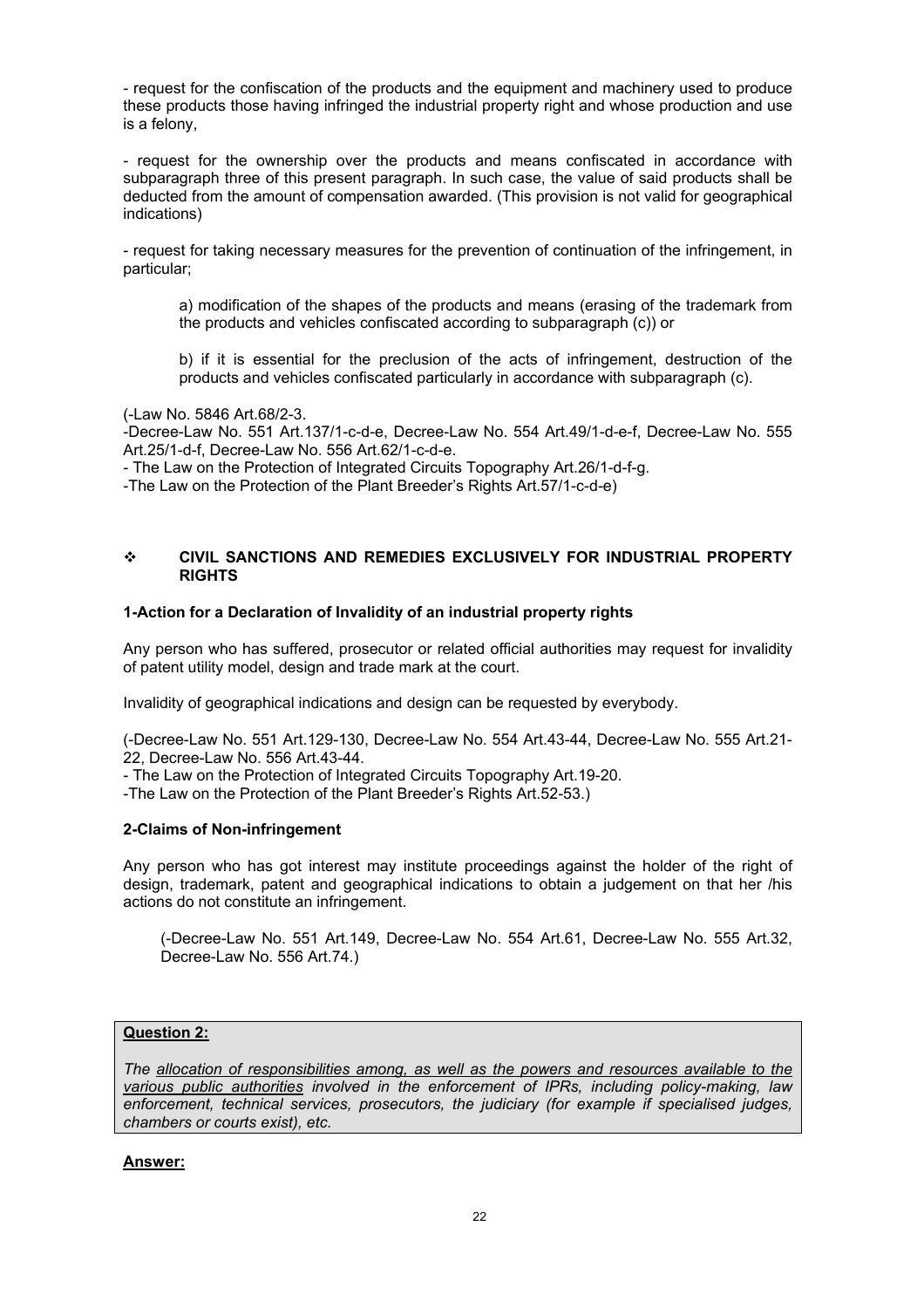## **Allocation of Responsibilities in respect of Enforcement**

Regarding enforcement of protection of intellectual property, there are three main public institutions, which are authorized by the Law No 5846. These are;

- Ministry of Interior
- Ministry of Justice
- Undersecretariat for Customs

## **Ministry of Interior**

## **1- General Directorate of Turkish Police/Gendarmerie**

## **General Directorate of Turkish Police**

It is the unit responsible for leading and coordinating the units about the tasks relating to intellectual and industrial property rights, making law studies (proposing laws), creating projects, identify strategies and goals, making evaluations and preparing circulars about this issue, determining training needs about the subjects requiring expertise, preparing training plans and programs, implementing and coordinating training activities such as courses, seminars and so on organized both in Turkey and abroad, preparing the statistics about combating with the violation of intellectual and industrial property rights. (*Assessment of Complaint and Denunciation, conduct ex officio operations*) regarding IPR Frauds

### **General Directorate of Turkish Police - Anti-Smuggling and Organized Crimes Department**

It is the unit responsible for taking actions regarding the related laws when *criminal organizations* violate the intellectual and industrial property rights.

### **Gendarmerie - Anti-Smuggling and Organized Crimes Department**

It is responsible for fulfilling the procedures (*Assessment of Complaint and Denunciation, conduct ex officio operations*) regarding IPR Frauds.

## **2 - Governors**

## **According to Law No 5846, Art. 81:**

Governors might always supervise whether banderole is affixed or not. In addition to this a commission formed by provincial governors at the provinces from the representatives of the Ministries of Interior, Police, Gendarmerie and Municipality Police), Finance and Culture, professional associations of authors and/or right owners affiliated with authors may always supervise whether banderole is affixed or not.

### **According to Law No 5846, Add. Art. 10:**

In case of infringement, governors are allowed to fine perpetrators who sell banderoled material, legally duplicated and protected under this law, on open places.

## **3- Police, Gendarmerie and Municipality Police at Provincial Level**

- To conduct ex-officio operations against IPR frauds according to IPR Law and to apply the judicial and administrative procedures. (Art. 81)
- To apply the judicial and administrative procedures upon the complaint by injured parties.

## **4- Inspection Board**

Inspectors might always inspect the duties of Governors, General Directorate of Turkish Police, General Directorate of Gendarmerie, Police Sections in Provinces and Districts, Gendarmerie Sections of Provinces Police, Municipality Police.

## **Ministry of Justice**

Legislation is not solely enough for effective protection of IPR. It is necessary to be strengthened the administrative and judicial infrastructure in order to apply existing legislation properly and effectively.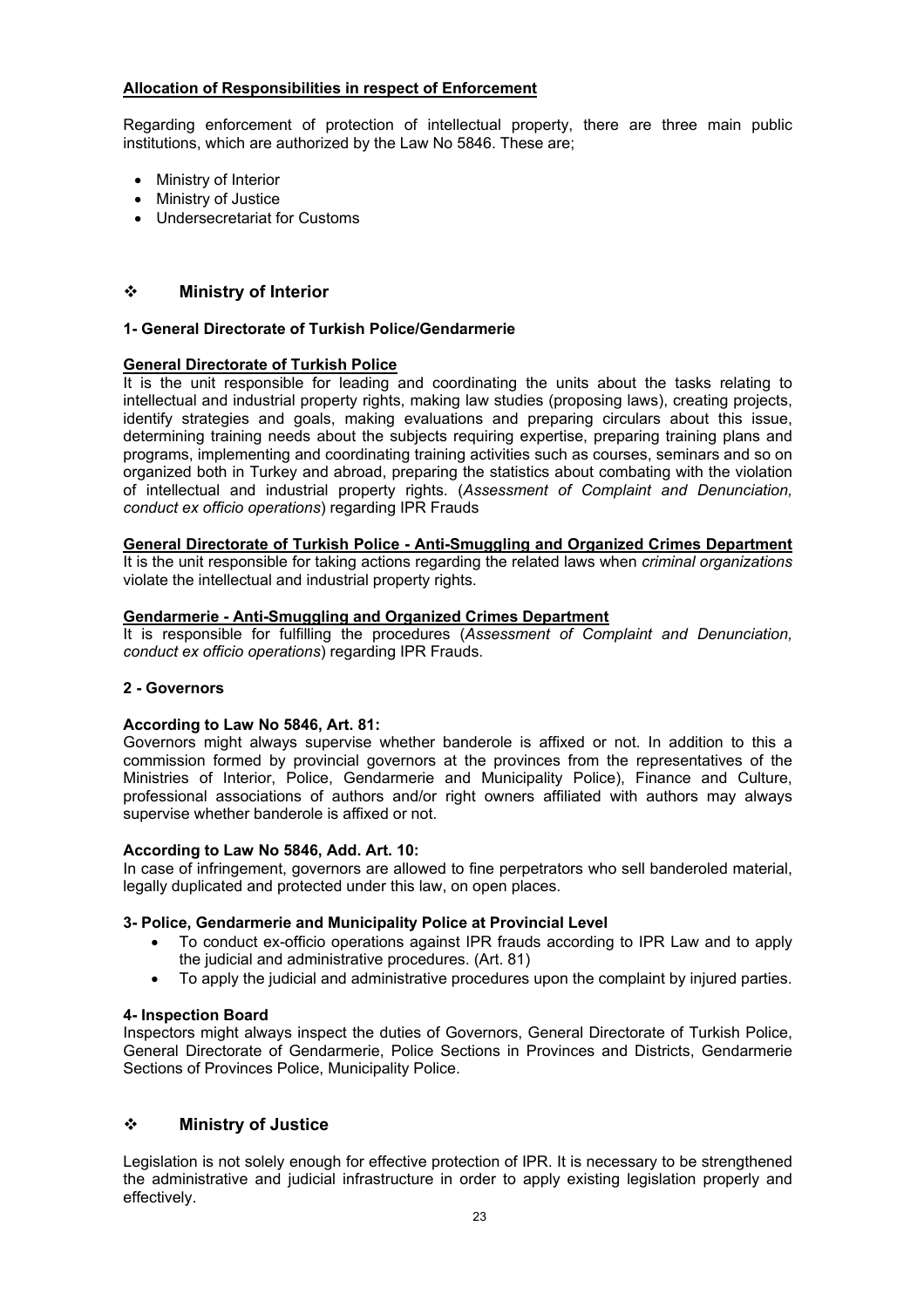Judicial infrastructure consists of the courts, the offices of public prosecutor and the Ministry of Justice.

The role of the Ministry of Justice on the intellectual and industrial property rights (IPR) starts when the protection of these rights through judicial system comes in the agenda in case of the infringement of these rights. The Ministry of Justice is responsible:

- for the establishment of the courts which deal with IPR cases together with Supreme Board for Judges and Prosecutors (Main responsibility belongs to the Supreme Board),

- for providing the courts to operate effectively and

- for training of the judges and public prosecutors and other court staff working in the courts which deal with IPR cases with Justice Academy (Main responsibility belongs to Justice Academy)

Turkish judicial system had been based on two instances court system before the Law on Establishment of the Appeal Courts enacted on September 26, 2004, No. 5235. This Law entered into force on 1st of June 2005. The Appeal Courts are going to be set up by  $1<sup>st</sup>$  of June 2007 and then the judicial system will have been three instances including;

- First instance courts,
- Appeal Courts, and

-Supreme Court.

### **THE COURT OF CASSATION**

The Court of Cassation examines the decisions taken by the first instance courts both material and procedural point of view.

There are twenty-one civil divisions and eleven criminal divisions in the Court of Cassation. Each division of the Court of Cassation has got approximately 5 members and 15 rapporteaur judges.

**- Eleventh Civil Division** examines the appealed decisions on IPR **civil** cases.

**- Seventh Criminal Division** examines the appealed decisions on IPR **criminal** cases.

## **THE COURTS OF APPEAL**

The Courts of Appeal are the second instance courts. According to Provisional Article 2 of the Law on Establishment of the Appeal Courts, the Appeal Courts shall be established by  $1<sup>st</sup>$  of June 2007.

The Courts of Appeal shall examine the applications against the judgements and decisions, which were taken by the first instance courts and are not final.

Each Courts of Appeal shall consist of at least three civil and two criminal divisions. The Board of the Presidents of each Court of Appeal will determine which civil and criminal divisions should deal with the IPR cases.

## **SPECIALIZED IPR COURTS**

There are specialised courts at the level of first instance like juvenile courts, family courts, IPR courts etc. in Turkey.

IPR Courts were established firstly in 2001 in İstanbul. The number of IPR Courts was increased in 2003 and 2004. There are currently 8 IPR Courts in İstanbul, İzmir and Ankara. Five of them are IPR Criminal Courts, three of them are IPR Civil Courts.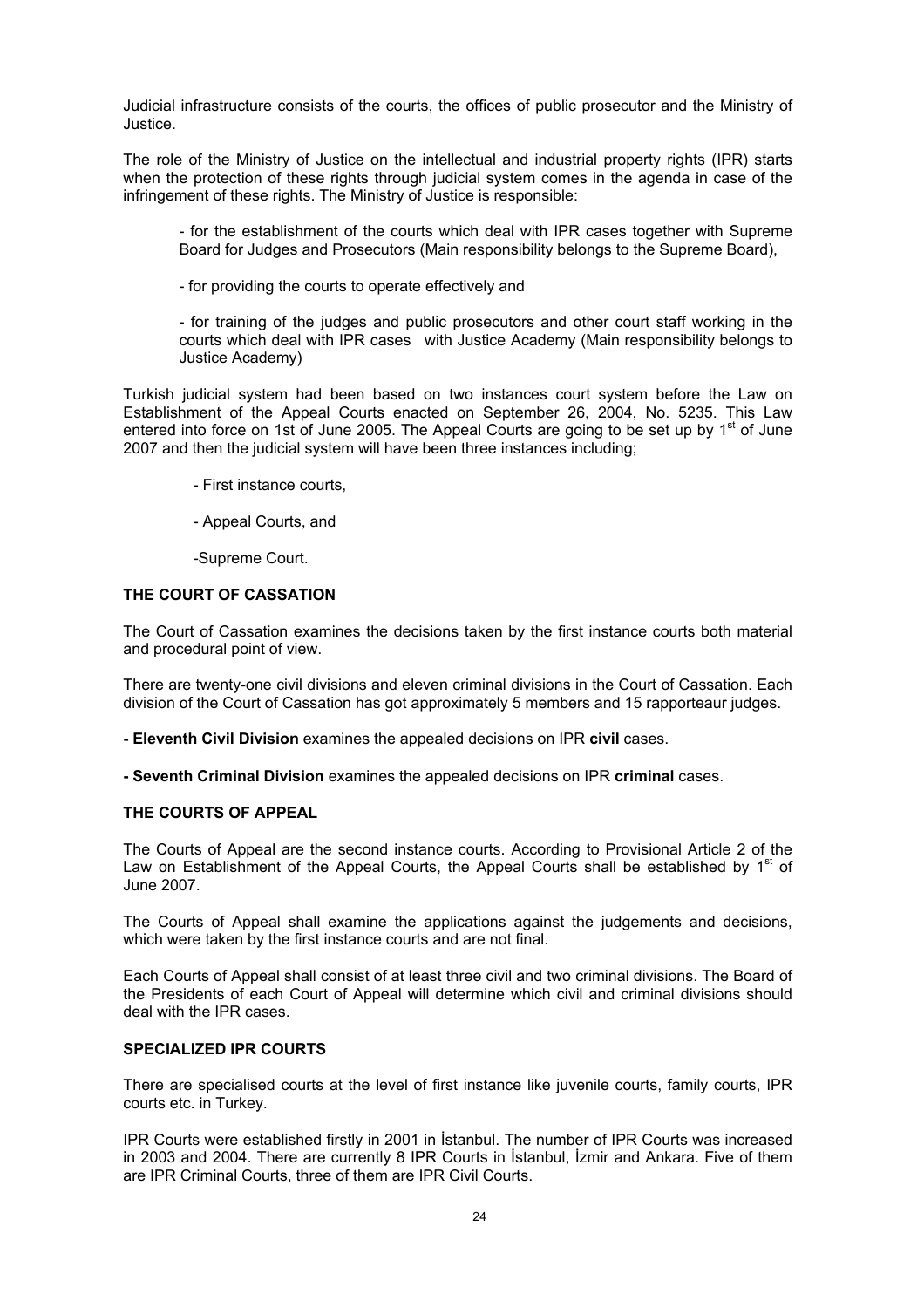Seven judges who had been trained on IPR within the framework of the joint Project of The Ministry of Justice and the EU Commission were appointed to these courts by the Decision of the Supreme Board for Judges and Prosecutors in October 2003 and July 2004.

General civil courts and general criminal courts are competent to deal with IPR cases where specialised IPR courts have not been established yet, according to the Decision of the Supreme Board for Judges and Prosecutors numbered 188, dated 24 March 2005.

(If there is one or two general civil or criminal courts, **the first one** has got the competence to deal with IPR cases. If there are more than three general civil or criminal courts, **the third one** has got the competence to deal with IPR cases.)

## **PUBLIC PROSECUTORS**

In big cities like İstanbul, İzmir and Ankara, there is division of labour between prosecutors. More than one bureau, which is responsible for different topics like offences committed through the press, offences committed by government officers etc., carries out the preparatory investigation. Some of prosecutors are just responsible for carrying out the preparatory investigation in these bureaus. Some of them just participate in trial in general criminal courts, felony courts and specialised criminal courts including IPR Criminal Courts.

Other towns and cities, there is not this kind of specialisation in the public prosecutor offices.

## **Undersecretariat For Customs**

Undersecretariat for Customs executes service under the Prime Ministry in connection with the Deputy Prime Minister. As headquarter and Regional Customs Administrations, Customs Undersecretary is composed of two parts. There are 18 Regional Customs and Enforcement Directorate all around Turkey and 141 customs offices connected to these Regional Directorates with approximately 8000 customs officers.

Undersecretariat for Customs has the sole responsibility to apply the border enforcement measures in Turkey and act as the supreme body over the Regional Customs Directorates and customs offices. On the contrary of the Customs Undersecretary's advisory position, customs offices have a processor position on this subject. Customs offices have the rights to decide to suspend or implement the suspension decision to the customs procedures of the counterfeit trademark or pirated copyright goods. All of the customs offices have the right in question pursuant to Article 57 of Customs Law No. 4458.

Customs offices' responsibilities, which are not limited with above-mentioned procedures, are;

- to evaluate and accept or reject the application made by rightholders for the protection of their rights in the customs,
- to suspend all the customs procedures or detained the goods where there is a suspicious about an infringement and notify the person concerned thereof,
- to release the goods in case of an absence of a court case within 10 days.
- to seize the goods if a court case is filed and to finalize customs procedures in accordance with the court decision
- to destroy or release the goods according to the court decision,
- to act ex-officio in case of an absence of an application and suspend all the customs procedures or detained the goods where there is a suspicious about an infringement
- to notify the rightholder to enable him to submit a valid written application in 3 days
- to release the goods if a written application is not submitted

and conduct other formalities pursuant to the Article 57 of the Customs Law No. 4458 and Articles 105-111 of the Implementing Provisions of the Customs Law.

Undersecretariat Headquarters' role on the fight against counterfeiting can be divided into two main part: The first part is legislation and the second part is training. Undersecretariat follow the international and EU legislation and make the relevant changes to provide harmonization on necessary areas and to solve the problems faced during the implementation of the legislations.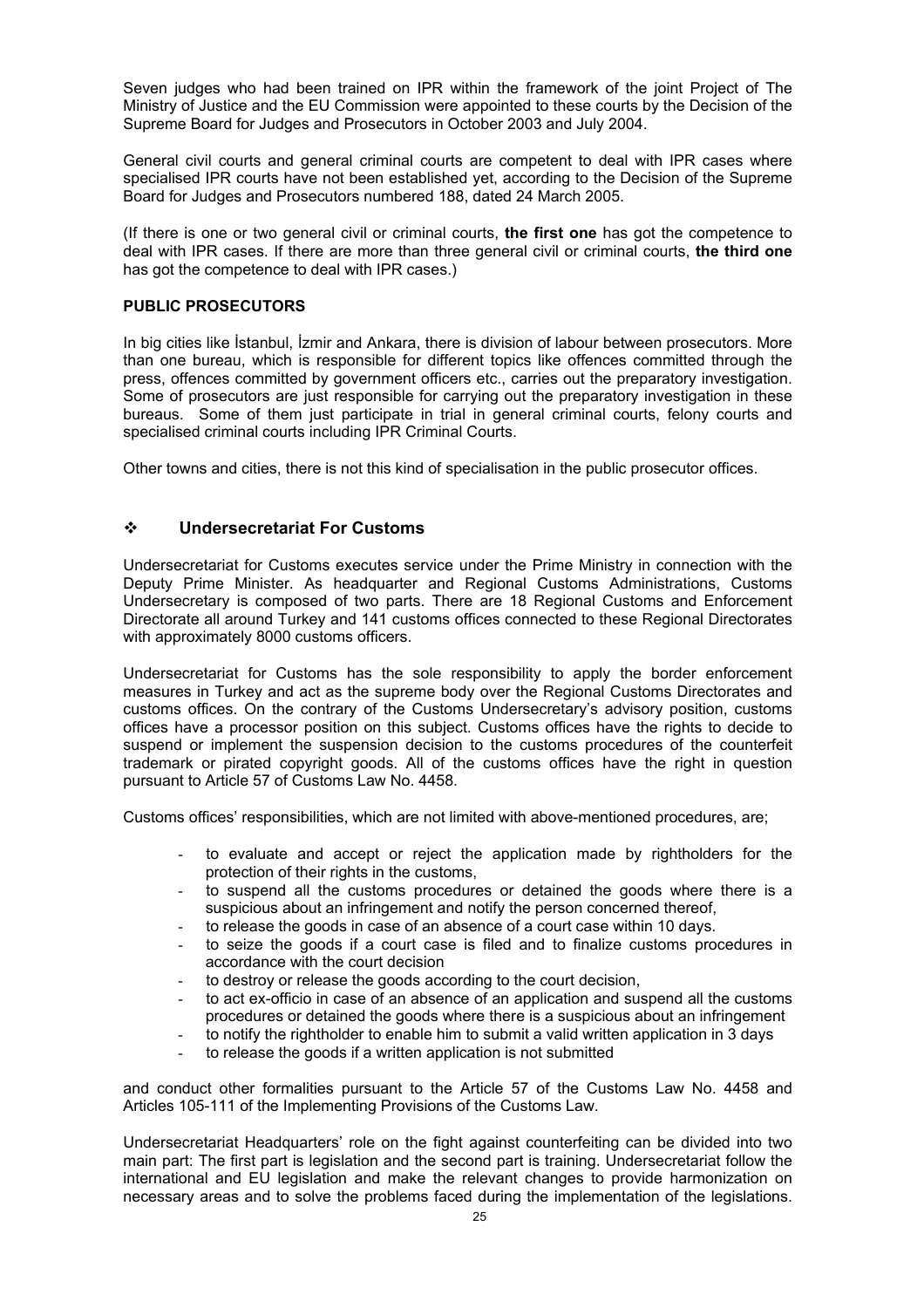Undersecretariat also organizes training seminars for the customs officers about the IPR on issues like implementing the legislation applicable and differentiating counterfeit and original goods in order to abstain from problems that may arise from the enforcement of the legislation and to avoid implementational differences. On this aspect Headquarter organizes in service training twice a year for the customs officers in the field about the implementation of the legislation, to make customs officers participate in the seminar supported by the rightholder to increase the ability of the officers on differentiating the fake and original goods and to make presentation to the economic operators to increase their awareness about the border measures implementation about IPR in the customs. Undersecretariat also hosted and willing to host seminars with TAIEX to make EU customs officers share their experience with the Turkish customs officers especially on the targeting subject.

On the other hand as the advisory position of the Headquarter, the disputes arising from the implementation of the related regulations settled by the Headquarter.

## **Question 3:**

*The organisation, staffing and workload of your industrial property office and, if different, the authority responsible for copyright matters (such as the supervision of collecting societies)* 

## **Answer:**

## **1. The Ministry of Culture and Tourism**

### **Responsibilities and Duties**

Policy making and legislation responsibility in terms of copyrights and related rights has been given to the Ministry of Culture and Tourism. The legal base of this responsibility comes from the Law 4848, which is about duties and responsibilities of the Ministry. Hence, the Ministry of Culture and Tourism is responsible for making necessary policies related to Intellectual and Artistic Works. The most important duty of the Ministry in strengthening intellectual property rights is to support all related sectors as a legal regulator.

The responsible unit within structure of the Ministry of Culture and Tourism in the field of copyrights and related rights is the General Directorate of Copyright and Cinema. Duties of the General Directorate of Copyright and Cinema, as described in the Law 4848, are;

- Executing the tasks and duties taking place in the Law on Intellectual and Artistic Works (Law 5846),
- Providing supervision of the collecting societies from administrative and financial point of view.
- Regulating the relations between the Ministry and rightholders and collecting societies.
- Executing, controlling and auditing of the studies on registration of the intellectual and artistic Works.
- Making cooperation with international organizations and carrying out necessary studies in the field of copyright.

The duties of the Ministry of Culture and Tourism in terms of enforcement stated in the Law 5846 as;

- Determination of all fees pertaining to all recording and registration procedures. (Art 13)
- Permitting the establishment and supervision of Collecting Societies. (Art 42/B)
- In addition to the persons whose rights are infringed, the Ministry is also authorized to file complaints.(Art. 75)
- The use of holograms for the exercise of rights and combating piracy. (Art. 81)
- Formation of a database for the purpose of ensuring the enforcement and protection of intellectual property rights and utilization in supervisions and prosecutions. Additional Art. 9 (Additional: 3.3.2004-5101/26)

There is a Deputy General Directorate under General Directorate of Copyright and Cinema and it is responsible for the Copyright Department in the field of copyright. The main duties of this department are as follows;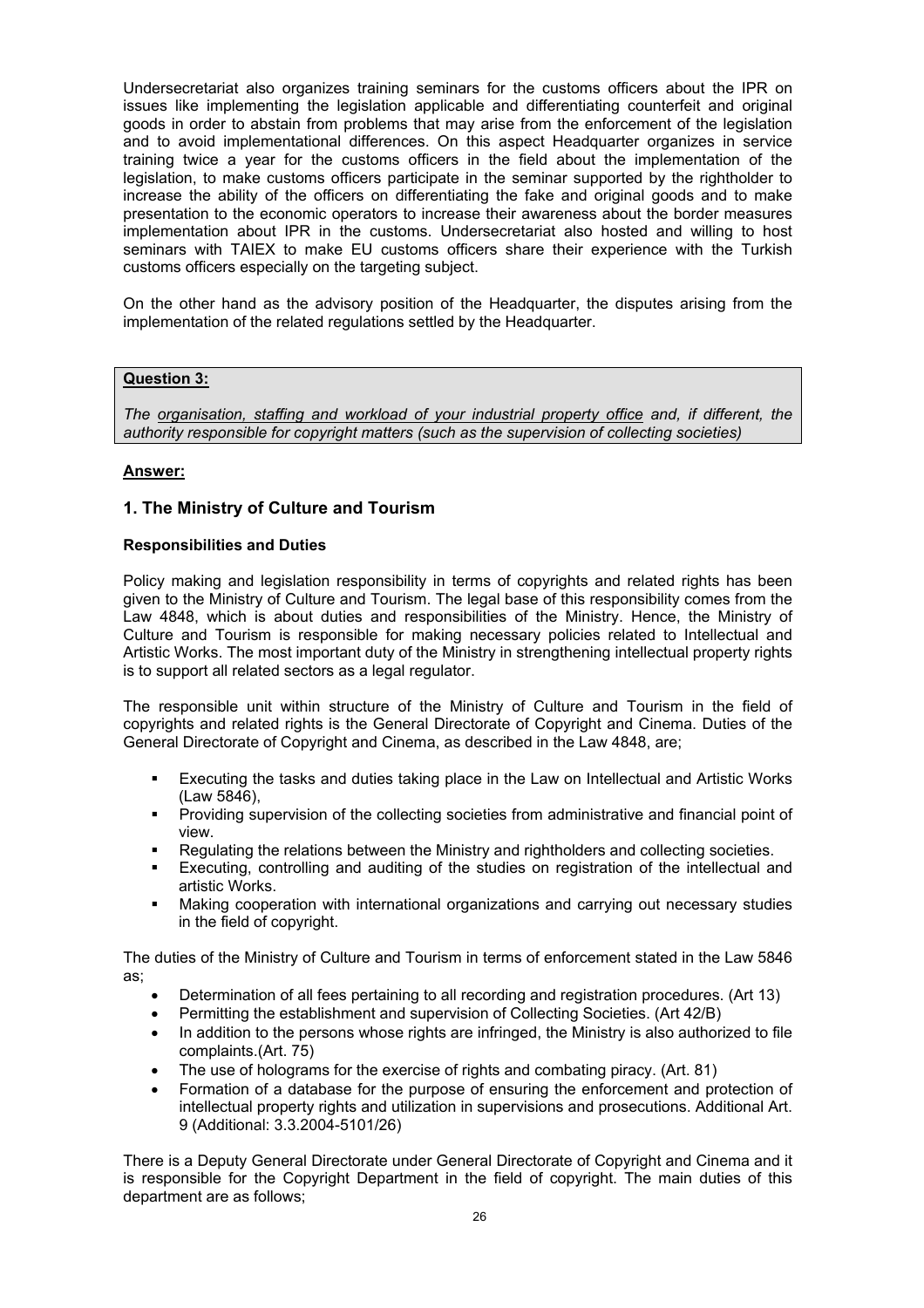- 1. Legislation studies
- 2. Combating piracy
- 3. Procedures related to collecting societies
- 4. Preparing database
- 5. Relations with international organizations

The Copyright Department is under the Deputy General Directorate and has 4 units related to copyright;

- Research, Development and Legislation Unit
- Monitoring and Supervision of Intellectual Rights Unit
- Registration and Record Unit
- Collecting Societies and Sectoral Supporting Unit
- İstanbul Provincial Directorate of Copyright and Cinema

İstanbul Provincial Directorate of Copyright and Cinema is also under this Deputy General Directorate.

## **Supervision of the Collecting Societies**

Collecting Societies are subject to administrative and financial supervision of the Ministry. While the Ministry itself can at any time supervise whether the collecting societies are fulfilling their duties and obligations arranged by this law, it may also request the collecting societies to have accredited audit firm undertake the said supervision. A copy of the audit report is to be submitted to the Ministry (Law 5846 Art. 42).

## **Staff in the Existing Institutional Structure**

The General Directorate of Copyright and Cinema has 37 staff in total for the enforcement of the intellectual property system. Among these, there are 8 administrators, 13 experts and 26 officers.

## **2. Turkish Patent Institute**

The Turkish Patent Institute (TPI) is the competent authority for the registration of industrial property rights. The organisational structure of the TPI is defined in the "Law For The Establishment and The Functions of The Turkish Patent Institute" (Law No. 5000). According to Article 4 of the said Law the Institute composed of the following organs and administrative units:

### **Organs and Administrative Units**

Article 4 - Institute shall be composed of the following organs and administrative units:

- a) Managing Board,
- b) Advisory Board,
- c) Presidency,
- d) Re-examination and Evaluation Board,
- e) Main Administrative Units,
- f) Auxiliary Service Units,
- g) Consultancy Unit.

## **Management Board**

Article 5 - Management Board is the highest management and decision-making organ of the Institute.

President of the Institute shall act as the Chairman of the Management Board.

### **Advisory Board**

Article 7 - Advisory Board as the consultative unit of the Institute shall be composed of:

One member each from the Ministries of Justice, Defence, Foreign Affairs, Finance, National Education, Health, Agriculture and Rural Affairs, Transportation, Environment and Forestry, Industry and Trade, and Culture and Tourism; one member each from the Undersecretariats for the State Planning Organisation, Treasury, Foreign Trade, and Customs, one member from the Turkish Scientific and Technical Research Institute, five members from the Universities to be appointed by the High Education Council, one member each from the Turkish Atomic Energy Institute, the National Productivity Centre, the Small and Medium Industry Development Organization, the Union of Chambers of Commerce, Industry, Maritime and Trade,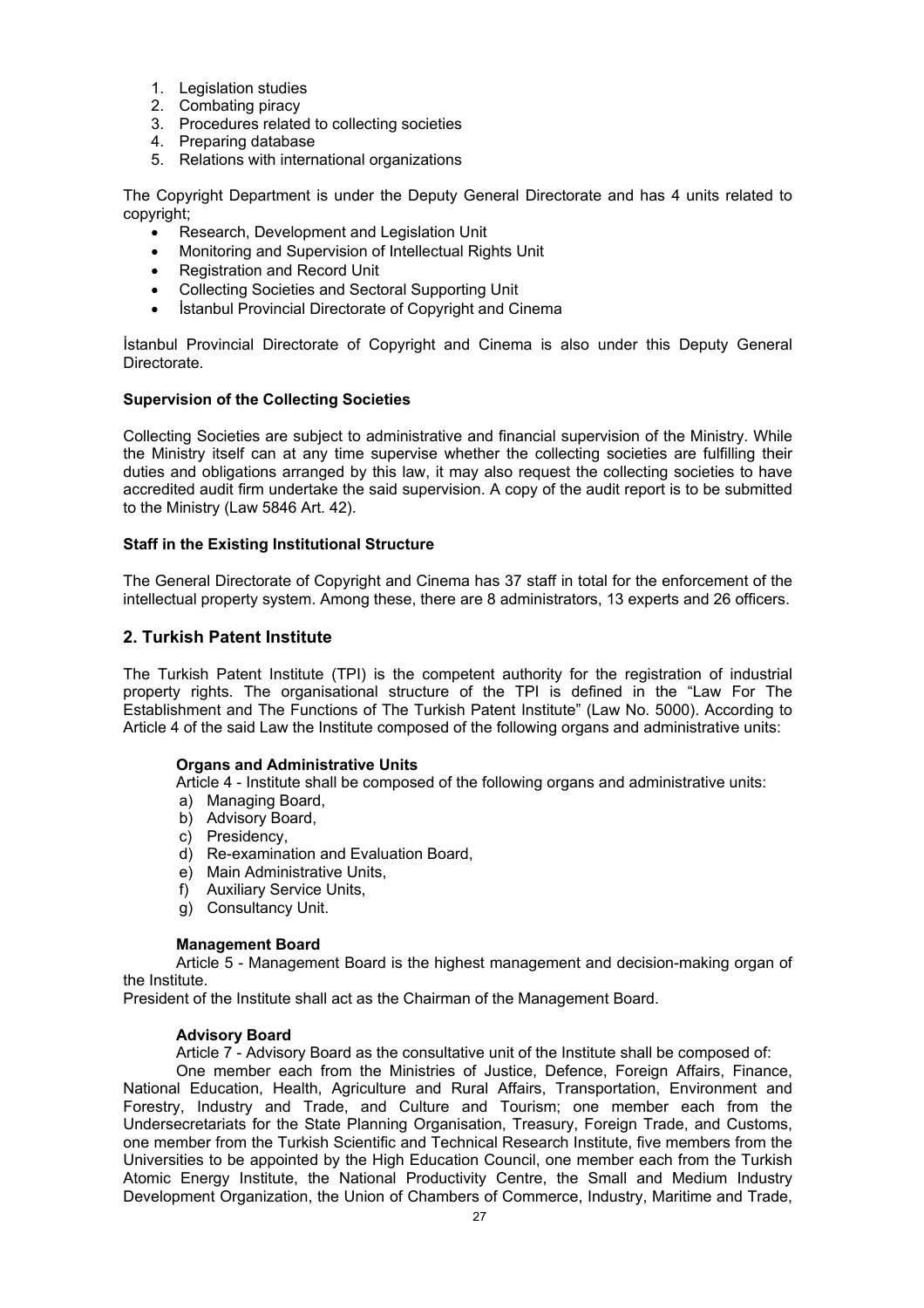the Turkish Veterinary Medical Association, the Turkish Pharmacists Association, the Union of Chambers of Architects and Engineers. One member each from the Confederations of the Labour Unions and the Employers Unions selected from confederations with the highest number of members.

## **Presidency**

Article 9 - President is the highest executive officer and represents the Institute. Presidency is composed of the President and the two Vice-presidents.

## **Main Administrative Units**

Article 11 - The main administrative units of the Institute are:

- a) Patents Department,
- b) Trademarks Department,
- c) Industrial Designs Department,
- d) International Affairs Department.

## **Auxiliary Service Unit**

Article 16 - The Auxiliary Service Units of the Institute are:

- a) Personnel Department,
- b) Administration and Finance Department,
- c) Information, Documentation and Electronic Data Processing Department.

## **Consultative Unit**

Article 20 - Consultative Unit of the Institute is:

a) Legal Advisory Department.

## **Staffing and Workload of the TPI**

The TPI employs 208 staff except for the Management and the Advisory Boards, which are composed of representatives from different Ministries and organizations. The number of staff consists of 36 managers, 58 patent and trademark examiners and 114 support personnel. In addition, the TPI employs 180 support staff from contactor firms.

In 2005, the TPI processed 221.617 incoming and 297.467 outgoing documents with total of 519.084 excluding internal communication documents. The number of applications for each industrial property right emphasizes the workload of the TPI, which was 59.112 applications for trademarks, 3.477 applications for patents, 5.334 applications for industrial designs and 31 applications for geographical indications in 2005. Because of multiple-application, the number of designs applied for registration, which was 28.050 in 2005, is much higher than the number of applications.

## **Question 4:**

*The procedures and institutions to promote co-ordination among all the relevant public authorities, including at both policy-making (e.g. inter-ministerial working group, national antipiracy commission, etc.) and working-level (including sharing of operational information between different public authorities* 

## **Answer:**

## **1. Ministry of Justice**

The Ministry of Justice makes cooperation with other Ministries, institutions and organizations to provide effective enforcement of IPR besides its own studies.

The most important example for this cooperation is workings on the establishment of a computer network between the Specialized IPR Courts, the Ministry of Justice, Turkish Patent Institute, Customs Administration and Documentation Center for IPR at Ankara University Law Faculty within the framework of the EU and the Ministry of Justice's Project called "Effective Enforcement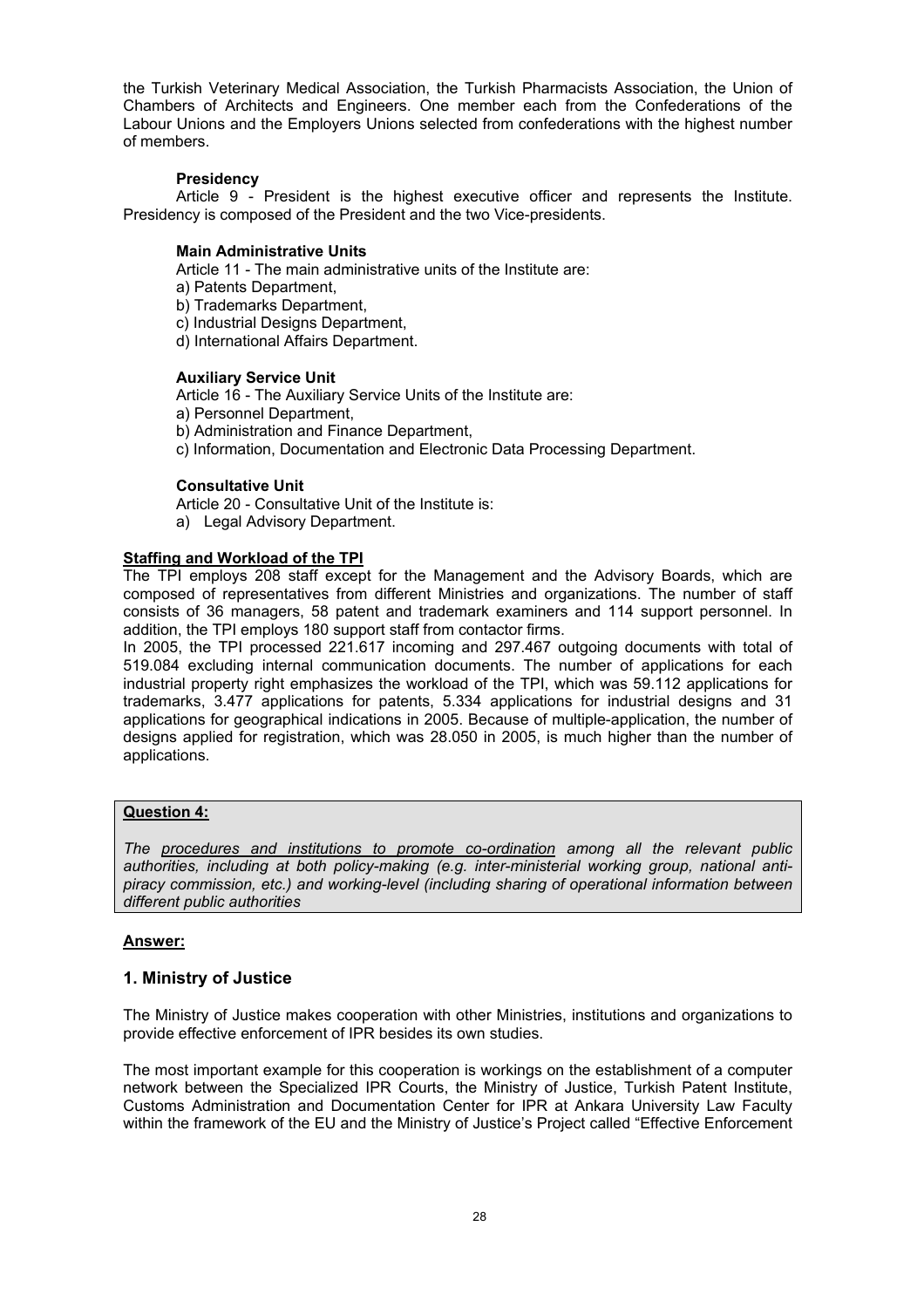of IPR"<sup>1</sup>. The hardware of the computer network has been provided and the software of the network has been prepared within the framework of the Project. Connection between the related institutes, the Ministries, the courts and the Documentation Centre will be completed after the completion of the network systems of all related institutions and the ministries.

Training programmes organized in cooperation with other ministries and institutions are the other examples for the coordination procedures. The Ministry of Justice organizes training programmes especially in cooperation with the Police, the Customs Administration and the Universities. It also makes contribution to the training activities organized by the police, the Customs Administration, Turkish Patent Institute and the Universities.

The Ministry of Justice also makes contributions to the studies made by various institutions and at the level of government in IPR area.

## **2. Ministry of Culture and Tourism**

### **Inter-ministerial Anti-piracy Commission**

In order to promote the coordination among relevant public authorities, an Inter-ministerial Antipiracy Commission was established under the name of "Fight against Piracy Commission" in December 2005. The purpose of the Commission is to discuss about the legal and administrative regulations and pursuit of the enforcement. This commission consists of the representatives of the Ministry of Culture and Tourism, the Ministry of National Education, the Ministry of Justice, the Ministry of Interior, the Ministry of Finance and Collecting Societies which are:

- *Turkey's Collecting Society of Authors of Musical Works* (MESAM),
- *The Collecting Society of Performers of Musical Works* (MÜYORBİR),
- *The Collecting Society of the Group of Authors of Musical Works (*MSG)**,**
- *The Collecting Society of Related Rightholders Phonogram Producers (*MÜ-YAP),
- *The Collecting Society of Authors of Literary and Intellectual Works (EDİSAM*),
- Turkey's Collecting Society of Authors of Intellectual and Literary Works (İLESAM).

### **Provincial Anti-piracy Commissions**

l

Law No 5101 making amendments to the Intellectual and Artistic Works Law No 5846 granted authority to the security forces and the municipality police in combating piracy. The security forces and the municipal police can carry out enforcement action ex officio when deemed necessary. During the supervisions, they confiscate the copies and publications pressed and published unlawfully, without authorization and also all the instruments used for pressing them, and the other proof, and they submit them to the public prosecutor's office with a crime report.

- Training of the 8 judges and prosecutors for ten months in the European Union Institutions specialised on IPR.
- Setting up 7 specialised courts for the disputes concerning IPR.

 $1$  This Project has been co-financed by the EU Commission and the Ministry of Justice. The Project has got five components:

**<sup>-</sup>** Setting up an IPR Documentation Centre in the IPR Research Institute under the umbrella of the University of Ankara, Faculty of Law.

**<sup>-</sup>** Establishment of a computer network between the specialised IPR courts, the Documentation Centre, the Ministry of Justice, Turkish Patent Institute and the Customs Administration.

**<sup>-</sup>** Organizing an international symposium on IPR in Turkey.

All components of the Project were completed on 6-7 May 2004 with the International symposium held in İstanbul.

Eight judges and public prosecutors were trained in different IPR relevant institutions in six EU Countries between September 2002 and June 2003 within the framework of this Project.

One civil and two criminal IPR courts in addition to the existing one civil and one criminal IPR court were established in İstanbul on September 2003 and on September 2004.

One civil and one criminal IPR court were established in Ankara, one criminal IPR court was established in İzmir on September 2003. Six of the judges who have been trained within the framework of the Project have been working at these IPR courts since 2003. One of them has been working in the General Directorate for the EU Affairs of the Ministry of Justice. One of them has been working in the  $11<sup>th</sup>$  Civil Division of the Supreme Court.

An IPR Documentation Centre in the IPR Research Institute under the umbrella of the University of Ankara, Faculty of Law has been established.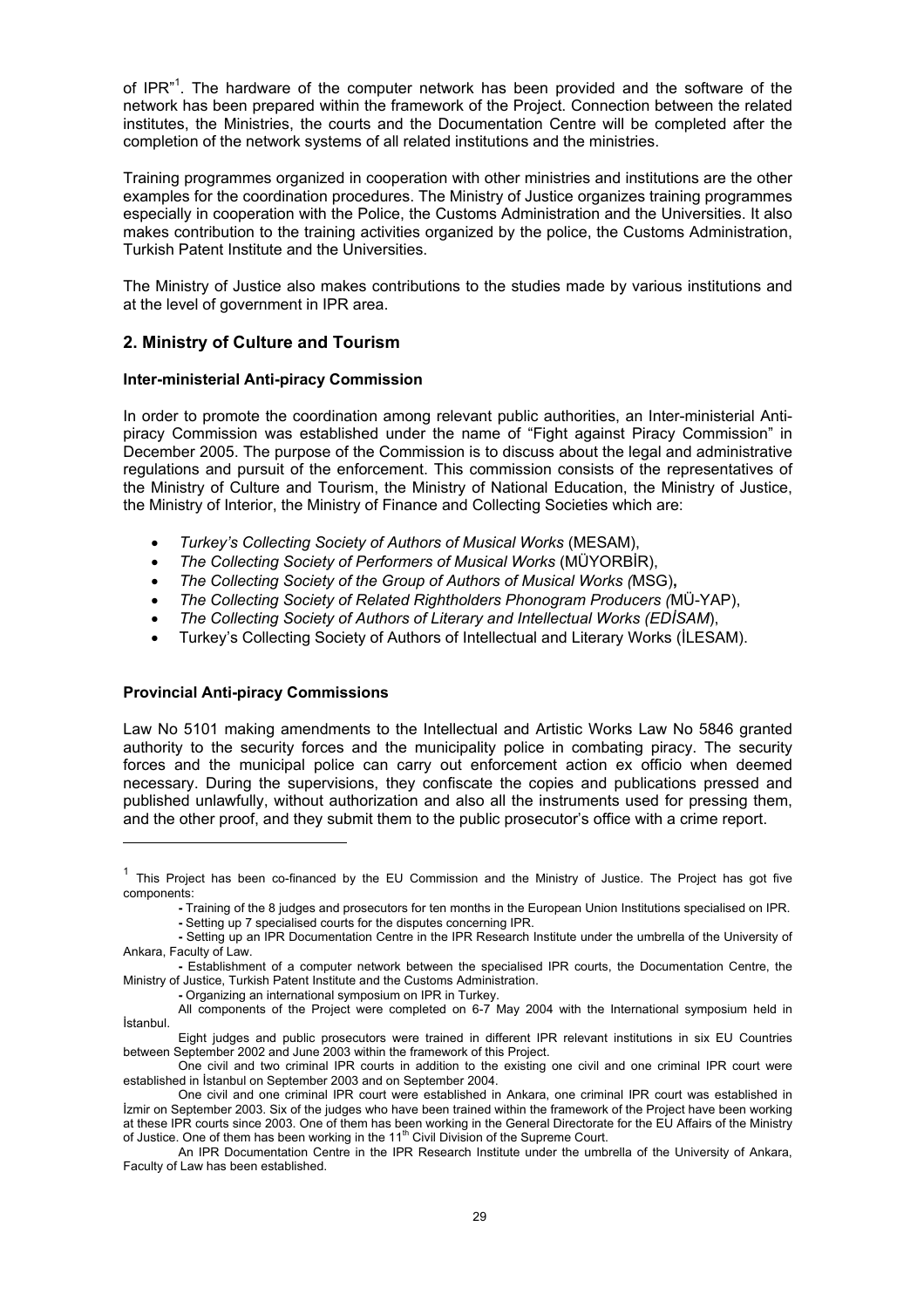Apart from the security forces and the municipal police, the anti-piracy commissions have been established within 81 Provincial Administrations, which also have the authority for supervision. In this context these commissions work as mentioned below;

- When deemed necessary, the local administrative authorities may form an "antipiracy commission" in provinces either on their own initiative or upon the Ministry's directive.
- When required, representatives of the Ministry and representatives of the collecting societies in the relevant field can also take part in these commissions.
- Anti-piracy commissions, in all provinces in which they are active, are supported by the Ministry by means of providing the technical equipments, office rents etc.
- For the purpose of sharing the operational information, anti-piracy commissions work in cooperation with Security General Directorate and activate the security forces by denouncing the in violation of the Law 5846. In this regard in combating piracy, the Ministry of Culture and Tourism, the Directorates of Culture and Tourism in Provinces and the Ministry of Interior work in coordination.

## **3. Ministry of Interior**

**Inspection Committee:** (IPR LAW NO. 5846 Art.81) when deemed necessary, the local administrative authorities may form an "Inspection Committee" in provinces either on their own initiative or upon the Ministry's directive. When required, representatives of the Ministry and the representatives of the professional union in the relevant field can also take part in these committees.

## **Trainings**

- On 31 November 2004 a training protocol was signed between Ministry of Interior and Ministry of Culture and Tourism in order to instruct police on IPR regulations and enforcement.
- Regarding to this protocol; Training Seminar on the fight against Intellectual Property Right Frauds organized in co-operation with Ministry of Culture and Tourism held in Antalya from 2-4 March 2005 by the participation of all 81 state security divisions' police chiefs who are responsible of fighting against IPR infringements.
- Training Seminar on the fight against Intellectual Property Right Frauds organized in cooperation with Ministry of Justice.
- In addition to these Police participates trainings and seminars held by other competent bodies. Such as Ministry of Justice, Undersecretariat for Customs, Ministry of Culture and Tourism and Patent Institute.

## **4. Undersecretariat for Customs**

Undersecretariat for Customs organizes in service training seminars twice a year for the customs officers in the Staff Training Department of our Undersecretary and invite the experts from other public authorities to make them present their subject about IPR and its protection. Within this framework, Specialists from the Ministry of Justice, Ministry of Culture and Tourism (Copyrights) and Turkish Patent Institute (trademarks and patents) participate in these seminars. This kind of gathering create a coordination among the officers from different public authorities and to have them know each other and in case of a problem provide them to share information unofficially which is very fast and efficient.

And also with the aim of informing the operators in customs and the rightholders about their right in customs and customs legislation on IPR our experts participated on the seminars conducted by the other government offices and organizations.

## **5. Turkish Patent Institute (TPI)**

Functions of the TPI are defined by the "Law For The Establishment and The Functions of The Turkish Patent Institute" (Law No. 5000). One of the functions of the TPI is "to undertake cooperation with national and international organisations which are pursuing technology and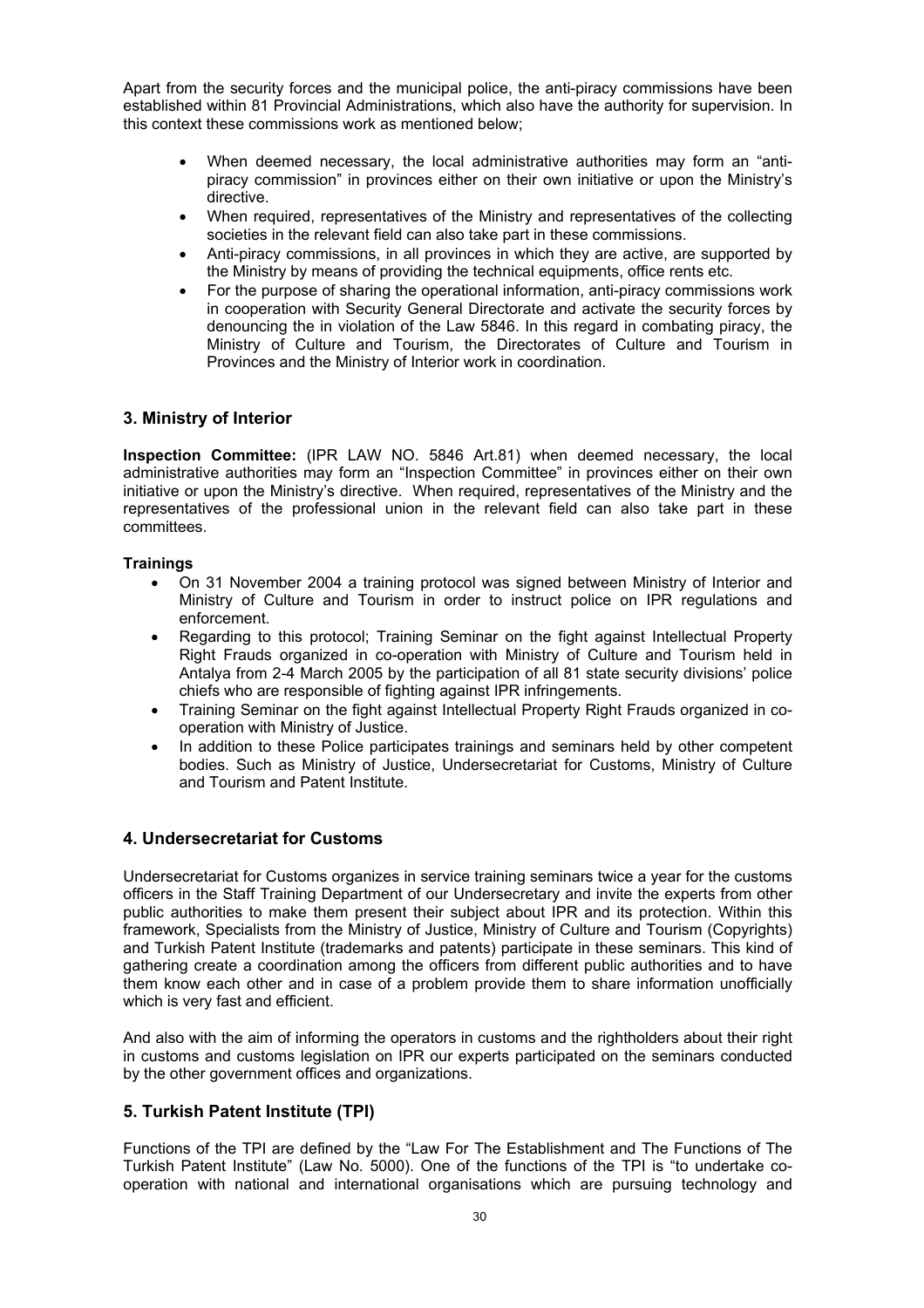research & development activities, and create documentation centres and supply information to the public" (Article 3-h). Another function is defined as "to undertake necessary studies and action to inform the public on the developments in industrial property matters" (Article 3-j).

In the light of the Law, The TPI closely cooperates with universities, with chambers of industry and trade, with governmental institutions, such as the Small and Medium Industry Development Organization (KOSGEB) and the Scientific and Technological Research Council Of Turkey (TUBİTAK), and with non-governmental organizations, in order to create synergy in the IPR awareness activities. Various training programs are organized in this context. SME experts of KOSGEB, R-D project managers of TUBİTAK, and representatives of other related bodies are participated these activities. In addition, training activities for judges are organized in cooperation with Ministry of Justice.

Besides, 25 Information bureaus are opened throughout the country in cooperation with universities, chambers of commerce and industry.

### **Advisory Board of the Turkish Patent Institute:**

In the "Law For The Establishment and The Functions of The Turkish Patent Institute" (Law No. 5000 Article-7) defines the Advisory Board of the Turkish Patent Institute as:

#### **"Advisory Board**

Article 7 - Advisory Board as the consultative unit of the Institute shall be composed of:

One member each from the Ministries of Justice, Defence, Foreign Affairs, Finance, National Education, Health, Agriculture and Rural Affairs, Transportation, Environment and Forestry, Industry and Trade, and Culture and Tourism; one member each from the Undersecretariats for the State Planning Organisation, Treasury, Foreign Trade, and Customs, one member from the Turkish Scientific and Technical Research Institute, five members from the Universities to be appointed by the High Education Council, one member each from the Turkish Atomic Energy Institute, the National Productivity Centre, the Small and Medium Industry Development Organization, the Union of Chambers of Commerce, Industry, Maritime and Trade, the Turkish Veterinary Medical Association, the Turkish Pharmacists Association, the Union of Chambers of Architects and Engineers. One member each from the Confederations of the Labour Unions and the Employers Unions selected from confederations with the highest number of members.

The Managing Board may call experts to attend the meetings where required.

The duration of the terms of the members of the Advisory Board shall be two years. Members may be re-elected upon termination of their term.

The procedures of work of the Advisory Board shall be defined by an Implementing Regulation to be issued by the Ministry.

The Advisory Board shall convene at least once a year. The meeting shall be chaired by the Ministry of Industry and Trade or by the person appointed by him.

### **The Functions of the Advisory Board**

Article 8 - The Advisory Board, to assist the Institute in performing its activities, shall provide advice and observations on the effective means of protecting industrial property rights, creating a competitive environment and promoting technological development of Turkey within the perspectives of the development plans and the annual programs, on the Institute's principles of operation, on the Institute's activity reports and financial reports."

## **6. Coordination Committee for the Improvement of Investment Climate (YOİKK)**

Council of Ministers, accepted a decree on "The Reform Program for Improving the Investment Climate in Turkey" (December 2001). According to the reform program, "Coordination Committee for the Improvement of Investment Climate" (YOİKK) commenced its studies on March 2002.

YOİKK has a joint structure, both from government agencies and from the private sector, and chaired by the Minister of State (in charge of Economy, and Treasury).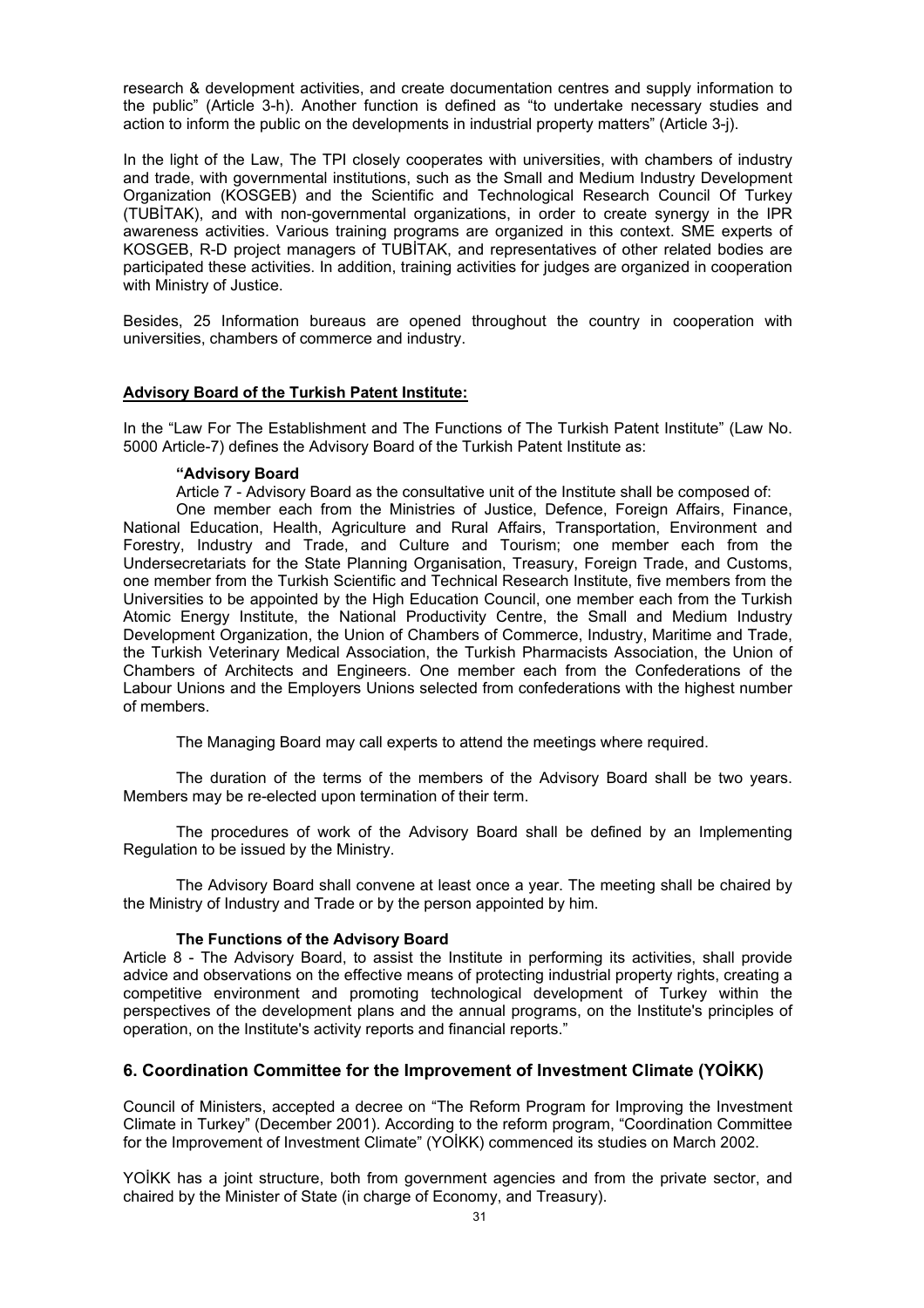The structure of YOİKK is unique. It is the only joint platform, to advise and propose legal changes to government for preventing administrative barriers, where public sector and private sector meet together. Within YOİKK, there are 10 Technical Committees on the key reform areas. Technical committee-VII (TC-VII) is on the Intellectual Property Rights.

President of the Turkish Patent Institute and the Deputy Undersecretary of Ministry of Culture and Tourism are co-chairmen of the TC-VII meetings. Representatives of Related governmental and private sector bodies and NGOs participate the meetings of TC-VII.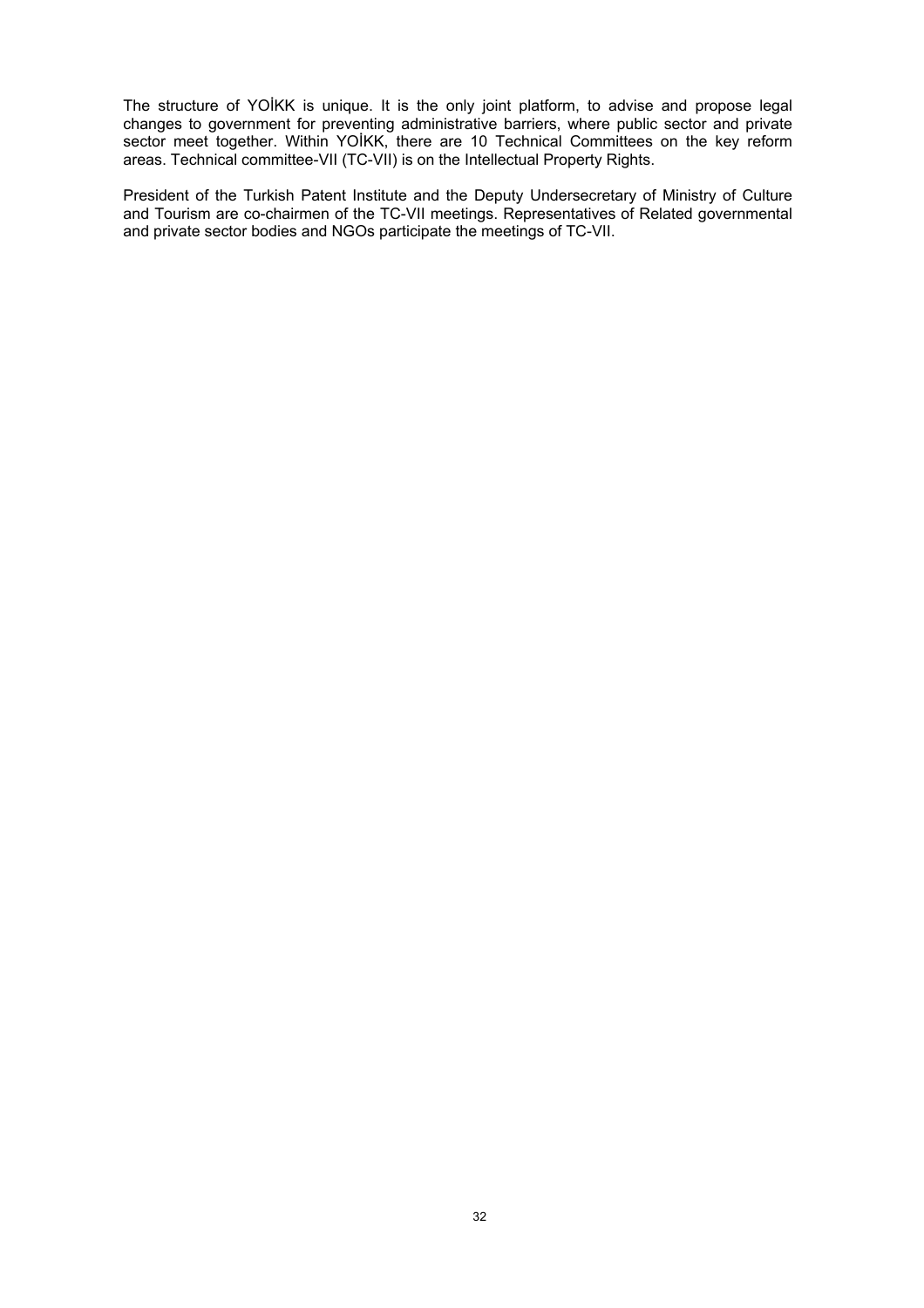# **7. The Committee for Coordination with World Trade Organization (DTÖKK)**

The DTÖKK was established by Communiqué 2002/39 of the Prime Ministry. According to the Communiqué;

DTÖKK is chaired by the Minister of State (in charge of Foreign Trade) or in his absence, by the Undersecretary of Foreign Trade. The members of DTÖKK are the representatives of Ministry of Justice, Ministry of Foreign Affairs, Ministry of Finance, Ministry of Public Works and Settlement, Ministry of Health, Ministry of Agricultural and Rural Affairs, Ministry of Industry and Trade, Ministry of Culture and Tourism, Ministry of Environment and Forestry, Undersecretariat for State Planning Organization, Undersecretariat for Treasury, The Turkish Patent Institute.

The function of the DTÖKK is "to achieve coordination among public agencies and to set out Turkey's position on issues under negotiation in WTO". One of the issues is Intellectual Property Rights.

# **8. State Planning Organization (SPO)**

The State Planning Organization is responsible for the preparation of Development Plans and its implementation through Annual Programmes in the field of intellectual property rights. For this purpose, an Ad-Hoc Committee is established in every five years period. All relevant public institutions, non-governmental organizations, researchers and private sector representatives are invited to work for the determination of the future intellectual property policies for the next five years plan period.

## **9. Research Center for Intellectual and Industrial Property Rights (FISAUM)**

FISAUM was established in 1997 within the Ankara University with the following objectives:

- To promote and apply research projects
- To contribute and support researchers and projects
- To organise conferences, symposiums and seminars at national and international level
- To arrange expertise training programmes
- To provide consulting services for public and private sector
- To publish academic reports, bulletins, books, periodicals etc.

## **Question 5:**

*An assessment of the main challenges your country faces in order to improve enforcement, including a description of the main types of infringements, main economic sectors affected, and the characteristics of the illicit trade in your country (the relative importance of domestic production vs. importation/transit, wholesale vs. retail channels, etc.)* 

## **Answer:**

## **1. Ministry of Justice**

The main challenge of the Ministry of Justice is training of the judges and public prosecutors who deal with IPR cases in the general civil and general criminal courts where specialized IPR Courts do not exist. These judges and prosecutors are target people for the training programme in IPRs. The Ministry of Justice gives a great importance to training of judges and public prosecutors on IPR and organizes regularly training activities by itself or in cooperation with other institutions and ministries.

## **2. Ministry of Interior**

To improve the awareness and enforcement capacity of police officers on IPRs.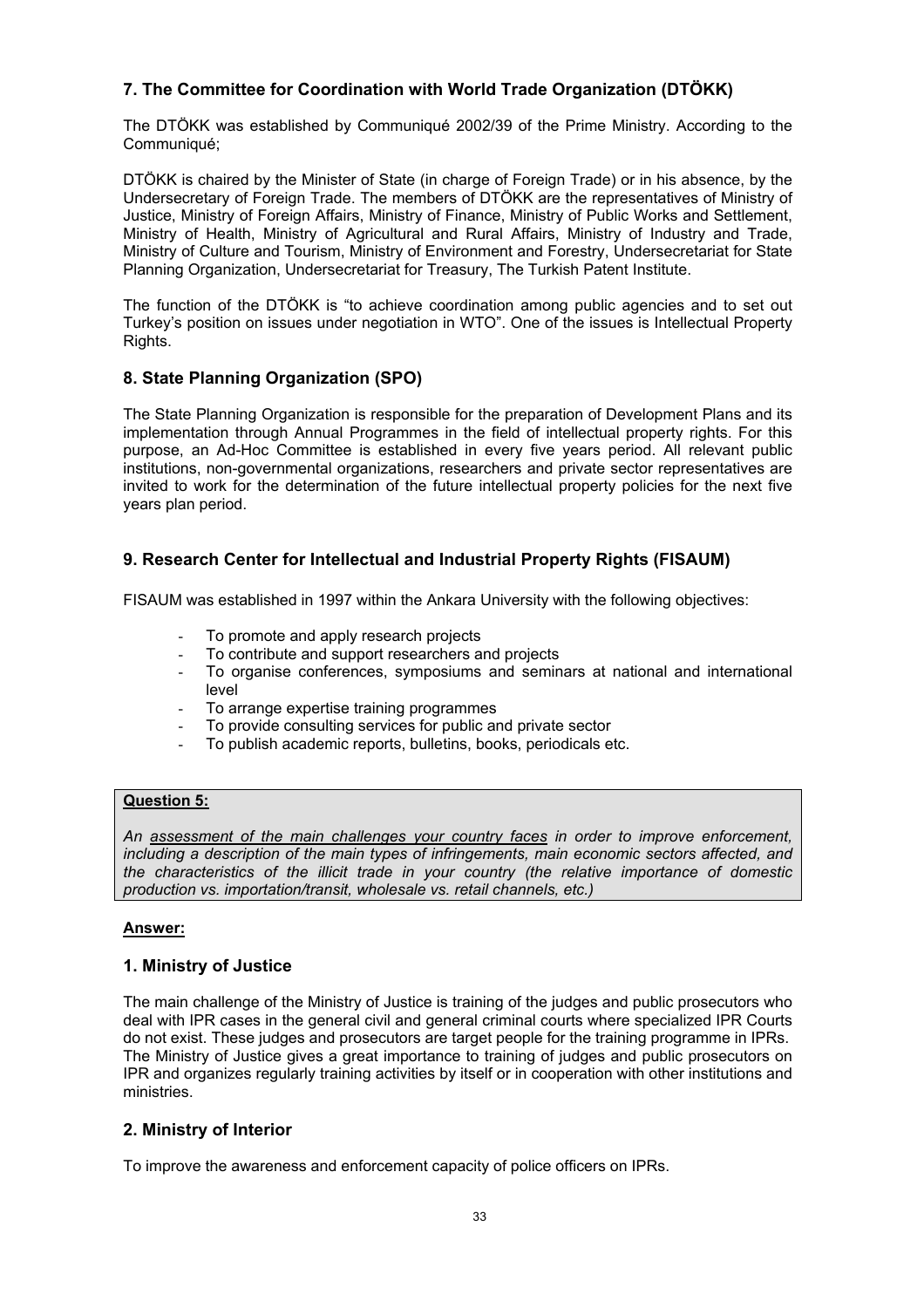## **3. Undersecretariat for Customs**

The main challenges faced in the customs are the lack of experience of the customs officers and the lack of awareness of the rightholders or the customs operators.

## **4. Ministry of Culture and Tourism**

To improve utilisation of IT technologies, develop existing expertise and continue raising public awareness.

## **5. Turkish Patent Institute**

Further promotion of innovation and creativity for the development of Turkish economy by supporting a widespread and effective IPR system. In this context, particular importance will be attributed to:

- Awareness raising and dissemination of information
- Consolidation of industrial property culture in the society overall and in the stakeholders

### **Question 6:**

*Detailed statistics concerning activities designed to combat piracy and counterfeiting, including law enforcement actions (raids, seizures, cases reported to prosecutors/courts, etc.), indictments and prosecutions, as well as convictions (distinguishing between civil and criminal cases).* 

## **Answer:**

## **1. Ministry of Interior**

| $ 01/01/2000 - 31/12/2000$ |         |
|----------------------------|---------|
| <b>Books</b>               | 98.587  |
| CD/VCDs                    | 104.515 |
| <b>Video Cassettes</b>     | 3.588   |
| <b>Magnetic Cassettes</b>  | 41.608  |
| <b>ITOTAL MATERIALS</b>    | 248.298 |

| <b>Books</b>              | 62.566  |
|---------------------------|---------|
| CD/VCDs                   | 620.216 |
| <b>Video Cassettes</b>    | 6.680   |
| <b>Magnetic Cassettes</b> | 29.059  |
| <b>TOTAL MATERIALS</b>    | 718.521 |

| $ 01/01/2002 - 31/12/2002 $ |           |
|-----------------------------|-----------|
| <b>Books</b>                | : 100.931 |
| <b>CD/VCDs</b>              | :510.430  |
| <b>Video Cassettes</b>      | : 5.436   |
| Magnetic Cassettes          | :50.606   |
| <b>TOTAL MATERIALS</b>      | : 667.403 |

## **01/01/2003 – 31/12/2003**

| <b>Books</b>              | 81.370      |
|---------------------------|-------------|
| CD/VCDs                   | : 1.227.577 |
| Video Cassette            | 3.553       |
| <b>Magnetic Cassettes</b> | 71.736      |
| <b>TOTAL MATERIALS</b>    | :1.384.236  |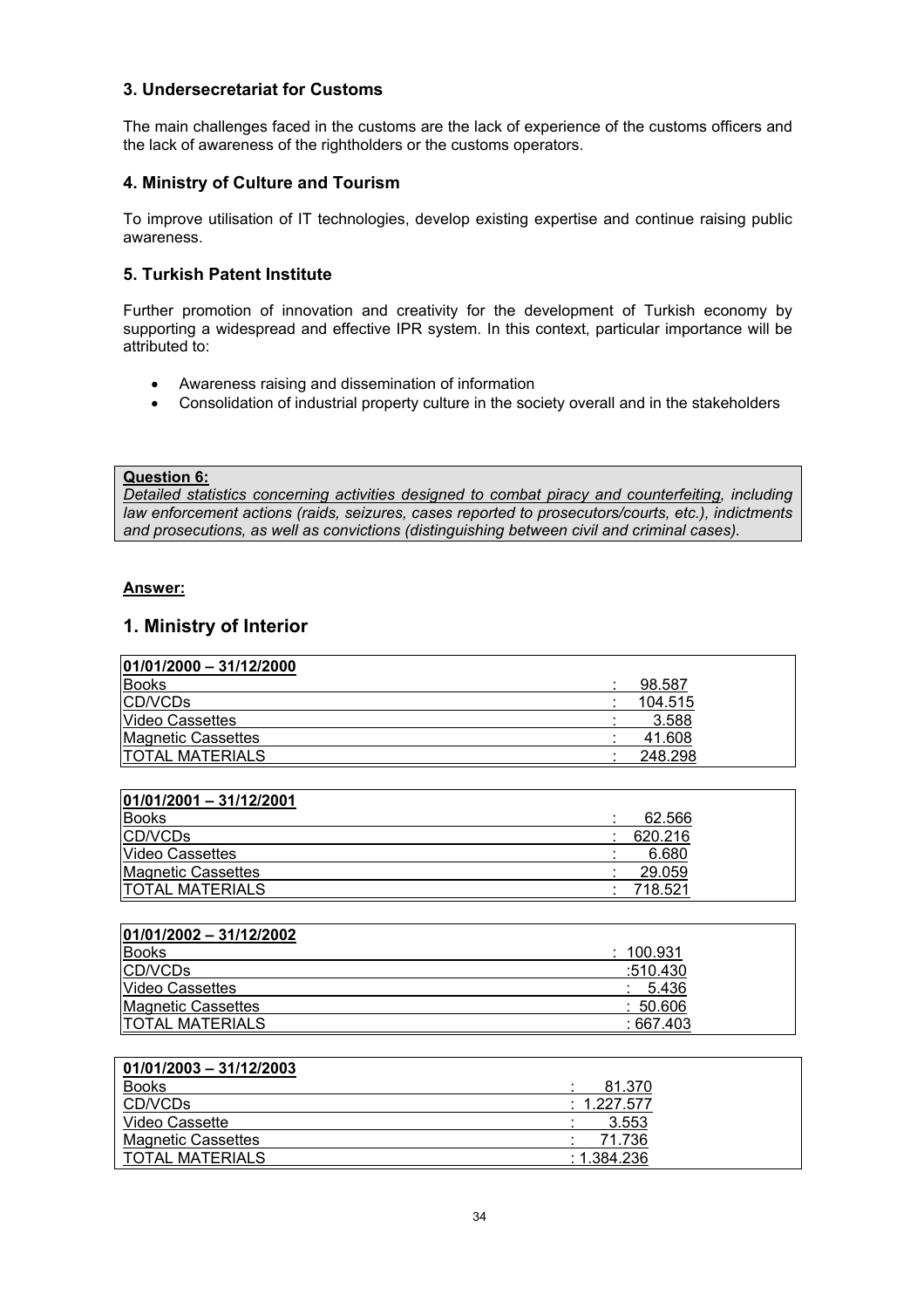| 01/01/2004 - 31/12/2004                      |             |  |
|----------------------------------------------|-------------|--|
| Number of operations in all over the Country | 3.164       |  |
| Number of accused people                     | 4.178       |  |
| Non-Banderolled CD/VCDs                      | : 2.149.225 |  |
| Non-Banderolled DVDs                         | 59.569      |  |
| Non-Banderolled Books                        | 279.685     |  |
| Non-Banderolled Video cassettes              | 675         |  |
| Non-Banderolled Magnetic Cassettes           | 59.972      |  |
| Pornographic Publication                     | 51.831      |  |
| Banderolled CD/VCDs                          | 4.649       |  |
| <b>Banderolled DVDs</b>                      |             |  |
| <b>Banderolled Books</b>                     | 3.783       |  |
| <b>Banderolled Magnetic Cassettes</b>        | 3.623       |  |
| TOTAL MATERIALS                              | : 2.613.012 |  |
| ***Sticker                                   | : 4.000.000 |  |

| $ 01/01/2005 - 31/12/2005 $                  |           |
|----------------------------------------------|-----------|
| Number of operations in all over the Country | 3.823     |
| Number of accused people                     | 4.020     |
| <b>INon-Banderolled CD/VCDs</b>              | 3.057.212 |
| <b>Non-Banderolled DVDs</b>                  | 317.599   |

| Non-Banderolled Books                 | 230.626   |
|---------------------------------------|-----------|
| Non-Banderolled Video cassettes       | 128       |
| Non-Banderolled Magnetic Cassettes    | 50.294    |
| Pornographic Publication              | 57.739    |
| Banderolled CD/VCDs                   | 659       |
| <b>Banderolled DVDs</b>               | 419       |
| <b>Banderolled Books</b>              | 1.480     |
| <b>Banderolled Magnetic Cassettes</b> | 3.489     |
| <b>TOTAL MATERIALS</b>                | 3.719.645 |
| ***Sticker                            | 4.500.000 |

| 01/01/2006 - 17/02/2006                      |         |
|----------------------------------------------|---------|
| Number of operations in all over the Country | 692     |
| Number of accused people                     | 745     |
| Non-Banderolled CD/VCDs                      | 502.669 |
| Non-Banderolled DVDs                         | 60.619  |
| Non-Banderolled Books                        | 25.853  |
| Non-Banderolled Video cassettes              | 428     |
| Non-Banderolled Magnetic Cassettes           | 2.564   |
| Pornographic Publication                     | 9.523   |
| <b>Banderolled CD/VCDs</b>                   | 112     |
| <b>Banderolled DVDs</b>                      |         |
| <b>Banderolled Books</b>                     | 942     |
| <b>Banderolled Magnetic Cassettes</b>        | 178     |
| <b>TOTAL MATERIALS</b>                       | 602.888 |
| ***Sticker                                   | 500.000 |

# **Statistics On Industrial Rights Operations**

| 01/01/2000 - 17/02/2006 |       |
|-------------------------|-------|
| Number of Operations    | 2.783 |
| Number of Suspects      | 3.819 |